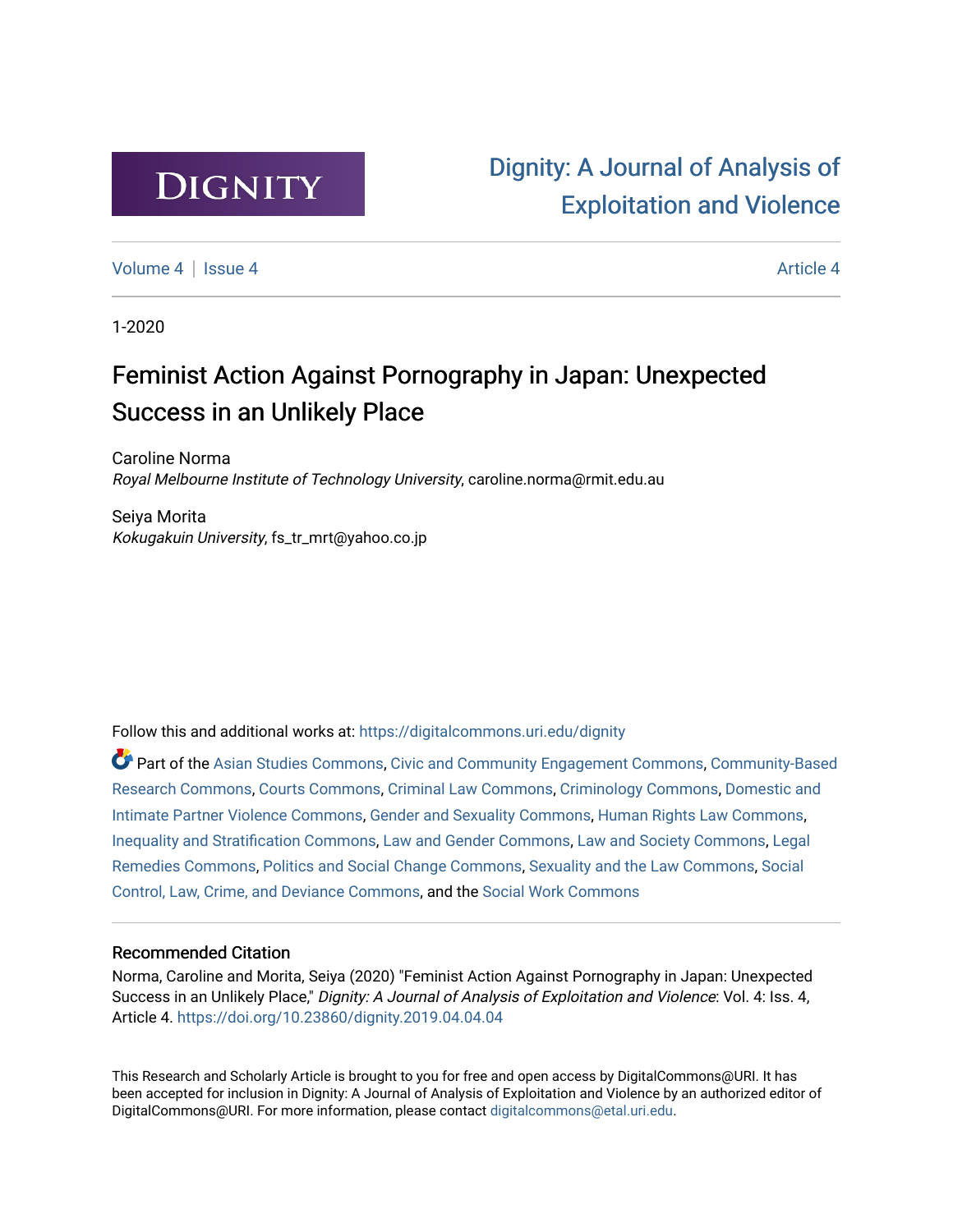# Feminist Action Against Pornography in Japan: Unexpected Success in an Unlikely Place

# **Abstract**

In late 2016 a feminist movement against problems of commercial sexual exploitation, and especially issues of coerced pornography filming, arose in Japan. This article describes the history of this movement as it mobilized to combat human rights violations perpetrated by the country's pornographers. The movement's success came not spontaneously or haphazardly; in fact, it was orchestrated earlier over a full decade-and-a-half by activists who persevered in researching and highlighting pornography's harms in a civil environment of hostility, isolation and social derision, even among progressive groups and individuals. The Anti-Pornography and Prostitution Research Group (APP) was particularly prominent in this history. Its members were inspired and instructed early on by the work of Catharine MacKinnon and Andrea Dworkin in bringing to public attention victims' accounts of pornography's harms in the US from the 1980s, and they attempted to follow this example. The example of feminist anti-pornography activism we described here, therefore, is a case of unlikely political success achieved in an unexpected place (e.g.,

Japan currently ranks 110<sup>th</sup>-place in global gender equality league tables), and it is offered in real-world example of MacKinnon's "butterfly" model of radical social change.

# Keywords

Japan, feminist, pornography, commercial sexual exploitation, pornographers, harm, movement, social change, Anti-Pornography and Prostitution Research Group, Catharine MacKinnon, Andrea Dworkin, court, legal, "butterfly model"

# Creative Commons License

# **@000**

This work is licensed under a [Creative Commons Attribution-Noncommercial-No Derivative Works 4.0](https://creativecommons.org/licenses/by-nc-nd/4.0/) [License](https://creativecommons.org/licenses/by-nc-nd/4.0/).

## Acknowledgements

The authors acknowledge and thank members of the Anti-Pornography and Prostitution Research Group (APP) and the Organization for Pornography and Sexual Exploitation Survivors (PAPS). Dignity thanks the following people for the time and expertise to review this article: Heather Brunskell-Evans, Visiting Research Fellow, Kings College, London; Rebecca Whisnant, Associate Professor and Director of Women's and Gender Studies Program, University of Dayton, Ohio; and Mary Anne Layden, Director of Education, Center for Cognitive Therapy, Department of Psychiatry, University of Pennsylvania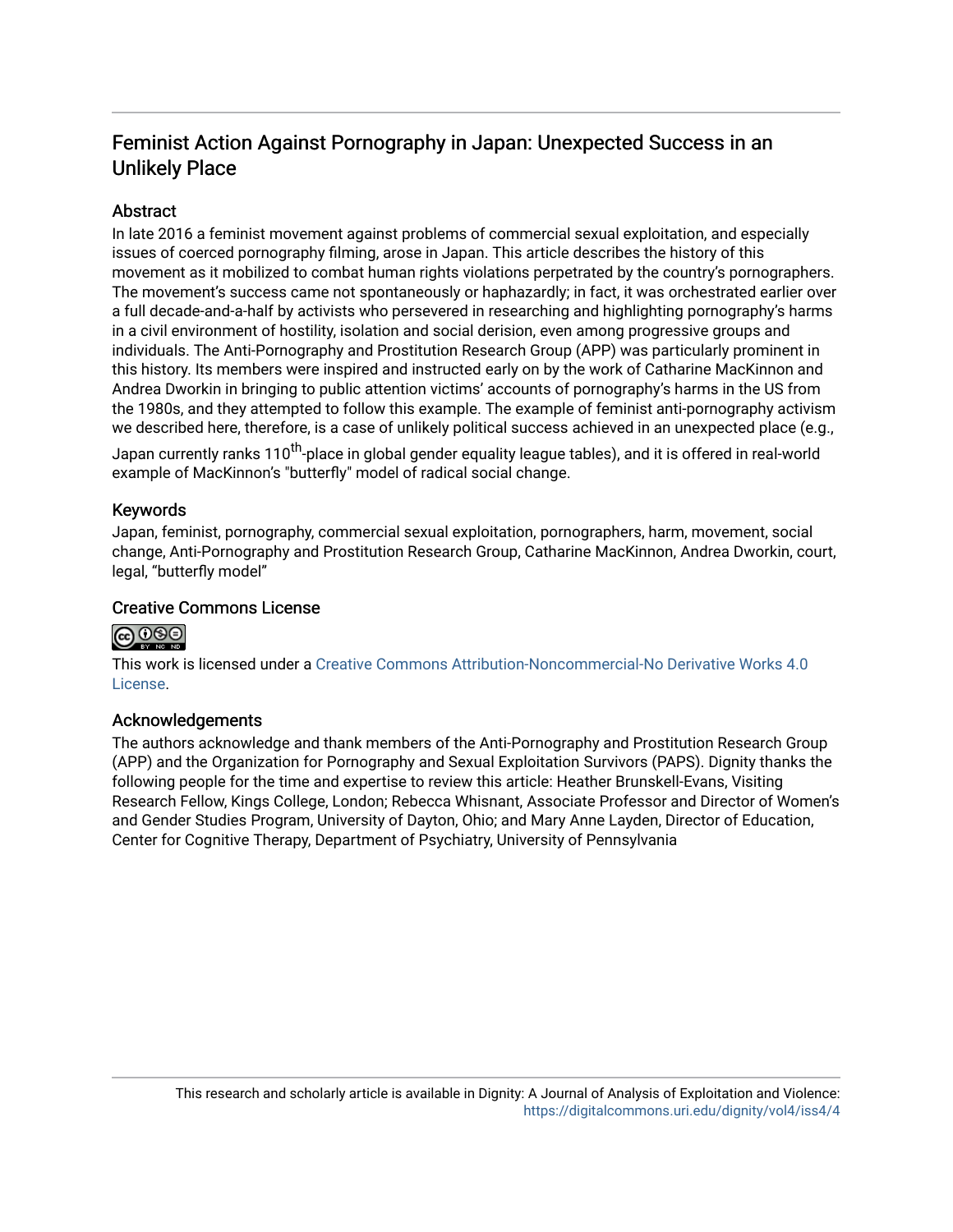

*Volume 4, Issue 4, Article 4, 2019 https://doi.org/10.23860/dignity.2019.04.04.04*

A JOURNAL ON

SEXUAL EXPLOITATION **AND VIOLENCE** 

# **FEMINIST ACTION AGAINST PORNOGRAPHY IN JAPAN: UNEXPECTED SUCCESS IN AN UNLIKELY PLACE**

## **Caroline Norma**

*Royal Melbourne Institute of Technology (RMIT), Australia*

## **Seiya Morita**

*Kokugakuin University, Japan*

# **ABSTRACT**

In late 2016 a feminist movement against problems of commercial sexual exploitation, especially issues of coerced pornography filming, arose in Japan. This article describes the history of this movement as it mobilized to combat human rights violations perpetrated by the country's pornographers. The movement's success came not spontaneously or haphazardly; in fact, it was orchestrated earlier over a full decade-and-a-half by activists who persevered in researching and highlighting pornography's harms in a civil environment of hostility, isolation and social derision, even among progressive groups and individuals. The Anti-Pornography and Prostitution Research Group (APP) was particularly prominent in this history. Its members were inspired and instructed early on by the work of Catharine MacKinnon and Andrea Dworkin in bringing to public attention victim accounts of pornography's harms in the US from the 1980s, and they attempted to follow this example. The example of feminist anti-pornography activism described here is a case of unlikely political success achieved in an unexpected place, given that Japan ranks 110th-place in global gender equality league tables out of 150 countries, and it is offered as a real-world example of MacKinnon's "butterfly" model of radical social change.

## **KEYWORDS**

Japan, feminist, pornography, commercial sexual exploitation, pornographers, harm, movement, social change, Anti-Pornography and Prostitution Research Group, Catharine MacKinnon, Andrea Dworkin, court, legal, "butterfly model"

[S]mall actions in a collective context can produce systemic changes. Butterfly politics encourages multidimensional political thinking, precise engagement, principled creativity, imagination, instinct, and adaptability. It inspires interventions, even tiny ones…Equality seekers, spread your wings. You're stronger than you think. You never know what can happen (MacKinnon, 2017, p. 8).

HE #METOO MOVEMENT that emerged in the United States in 2017 to rally against male sexual harassment and assault of women in work, and which continues today in different guises in a number of countries, does not yet HE #METOO MOVEMENT that emerged in the United States in 2017 to rally against male sexual harassment and assault of women in work, and which continues today in different guises in a number of countries, does not yet encomp Melissa Farley raised the question, "Will we include prostituted women under the #MeToo umbrella as sisters who are both victims of male violence and survivors of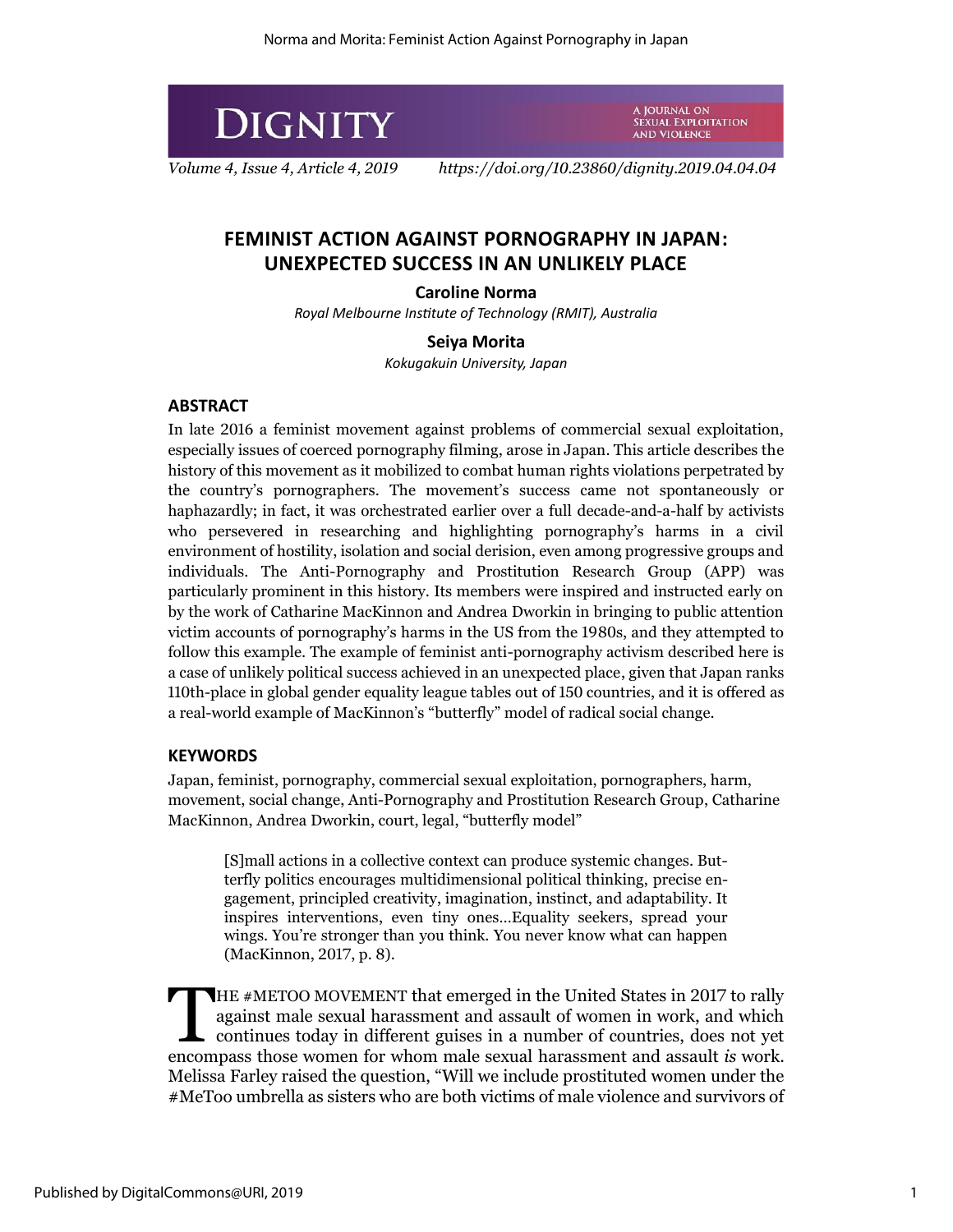it?" (2018), and Catharine MacKinnon also wrote that the test of the #MeToo movement's truly transformative nature will be whether or not it leads to men "who outright buy others for sexual use" being "unmasked and penalized as the predators they are" (2019, pp. xxii-xxiii). This failure of #MeToo advocates to understand prostitution and pornography as fundamental blueprints for, and pure forms of, the workplace sexual harassment they campaign against is a critique of the movement by its loyalist friends.

From an international viewpoint, however, these friends possibly judge too harshly. The #MeToo movement in South Korea, for example, campaigns against male celebrities prostituting and pimping women, and this focus has only strengthened since the outbreak of the Burning Sun club scandal in January 2019, which involved male celebrities mediating the prostitution of women through high-end clubs under their ownership ("Police step up probe of Burning Sun club," 2019). Before this, moreover, from late 2017, South Korea's feminist movement was animated by the issue of illicitly captured "spy-cam" footage uploaded to a domestically hosted pornography website called Sora.net (Cho, 2014). In other words, the Korean #MeToo movement, which in fact arose earlier than its counterpart in the US when a feminist rally was held to protest a Gangnam railway station femicide in May 2016 (Boroweic, 2016), has, over the course of its development, come to center practices of commercial sexual exploitation in its campaigning. In Korea there exists, therefore, a #MeToo movement that passes some of the test that Farley and MacKinnon wish to see met by movement advocates in the United States.

This Korean precedent for the global #MeToo movement is, of course, well known in the English-speaking feminist world (Kuk, Park & Norma, 2018), and has attracted celebration and journalistic attention in both feminist and mainstream media outlets. Furthermore, it attracts even greater attention among Japanese feminists, for different reasons. In Japan, Korea's #MeToo movement is of interest as a counterpoint lesson for introspective questioning of what went wrong in the local movement, and why it failed when its Korean counterpart flourished.

Widely lamented is journalist survivor Shiori Itōbeing forced to flee to England from Japan one year after she emerged to lead the #MeToo movement in late 2017 with the publication of her book-length testimonial of a work-related rape, and subsequent media conferences describing her violent victimization by a high-profile male journalist with links to Japan's ruling politicians. Itōis now forced, further, to defend a six-figure counter-civil suit brought by her perpetrator (Mishima, 2019; Norma, 2019). Japanese feminists are impressed but confounded at the contrasting success of the Korean #MeToo movement, because they know women in that country endure conditions of patriarchy similar to those in Japan, if not of greater severity.

However, although feminists are not necessarily incorrect to judge Japan's #MeToo movement as failed, given Shiori Itō's experience among many other problems, this assessment is possibly another example of friends judging too harshly. Most notably, it overlooks a parallel movement that sprung up in Japan from late 2016 taking a political shape more closely resembling that of the movement in Korea—namely a movement organizing against problems of commercial sexual exploitation, and especially issues of coerced pornography filming and scout-mediated recruitment of homeless young women for entry into sex businesses operating in Japan's big cities.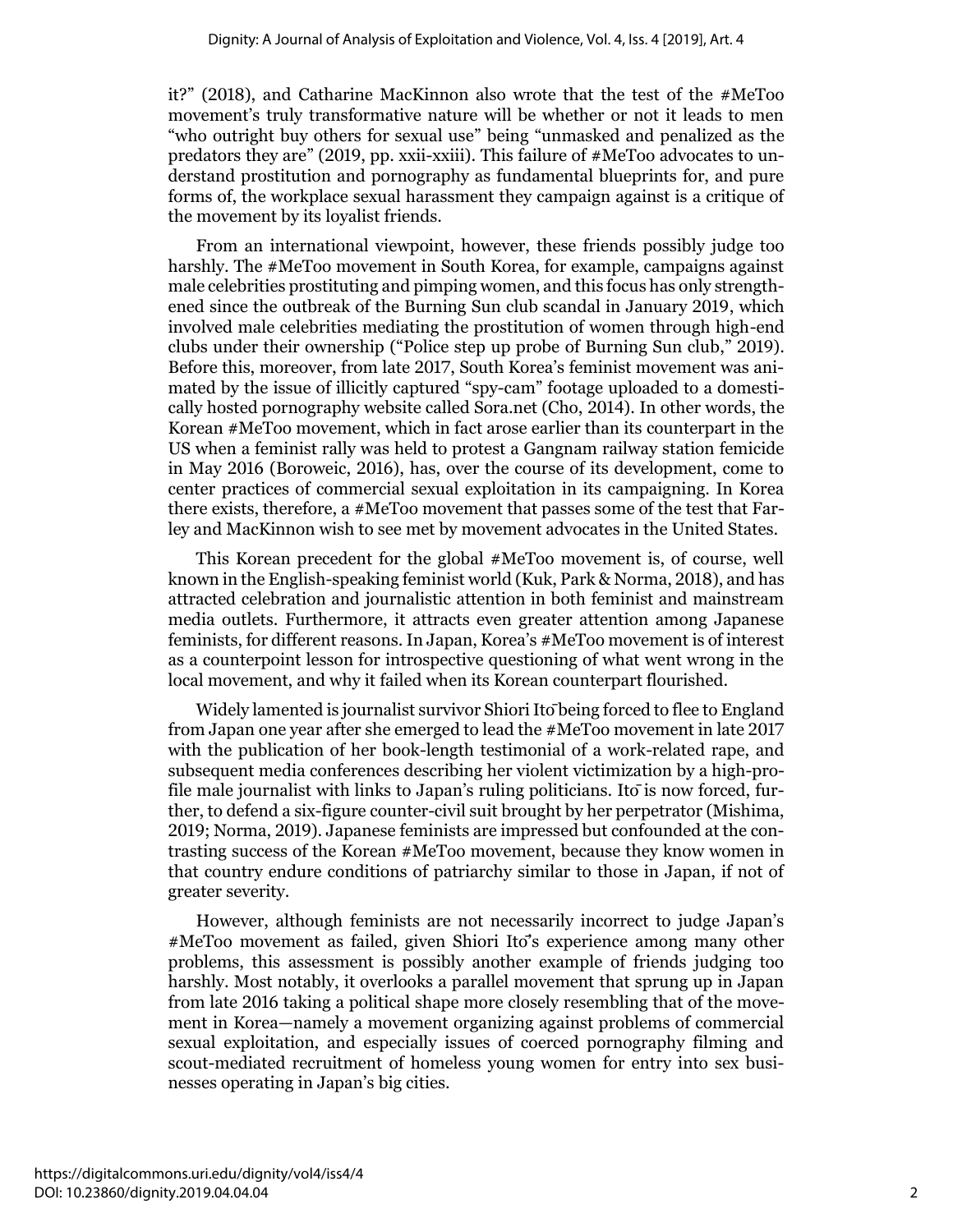In this article we describe this original #MeToo movement mobilizing in Japan from 2016 to combat human rights violations perpetrated by the country's pornographers. Its success came not spontaneously or haphazardly; in fact, it was orchestrated a full decade-and-a-half earlier by activists who persevered in researching and highlighting pornography's harms in a civil environment of hostility, isolation and social derision, even among progressive groups and individuals. The second author of this article was one of these embattled early activists, alongside other members of the Tokyo-based Anti-Pornography and Prostitution Research Group (APP).

Morita and his colleagues were inspired and instructed early on by the work of Catharine MacKinnon and Andrea Dworkin in bringing to public attention victim accounts of pornography's harms in the US from the 1980s (Nakasatomi, 2004), and they attempted to follow this example (MacKinnon & Dworkin, 1998). The example of feminist anti-pornography activism described herein, therefore, is a case of unlikely political success achieved in an unexpected place. It is offered as a realworld example of MacKinnon's "butterfly" model of radical social change, as she articulates in the quote at the beginning of this article, that modest but sustained efforts over nearly two decades to document harms of pornography laid groundwork in Japan for subsequent public outcry following a civil court case heard over the years 2014 and 2015 in which a victim of coerced filming was sued by a pornographer, as will be described. Media reporting of the case prompted other victims of coerced pornography filming to step forward, and their collaboration with feminist activists from 2016 prompted the emergence of Japan's lesser-known, and *more successful*, #MeToo movement against commercial forms of sexual violence against women. This movement continues today, and we suggest it represents an example of 'systemic change' produced through 'small actions in a collective context', as MacKinnon characterizes her "butterfly" theory of politics.

#### **The movement's powerful foe: Japan's pornography industry**

Japan's local pornography industry emerged in the 1960s, and by the year 2000 was releasing over 30,000 films a year with an annual turnover of the equivalent of US\$2–4 billion (Morita, 2002). Although, similar to countries elsewhere, annual revenues of Japan's pornography industry today have declined to around fifty billion yen (approximately a half-billion US dollars). As in other countries, the cause of this contraction in the size of the industry is proliferation of freely available pornographic footage on the internet ("Adaruto bideo no shijōkibo [Pornography market size in Japan]," 2019). Now it is estimated 500 young women each year newly fall victim to pornography filming (Poruno/kaishun mondai kenkyūkai, 2016, p. 7).

The pornography industry is dominated by three companies, which together generate most revenue (DMM Group, Soft on Demand, and Prestige). Even child pornography occupies market share, and local English-language journalists comment that Japanese society exercises "surprising tolerance for sexual exploitation of young children as entertainment." As a result, "Japanese 'entrepreneurs' at home and abroad are … major producers of child pornography in the world market" (Adelstein & Kubo, 2014). Production is mostly local, and one domestic child pornography website between January 2017 and April 2018 generated the equivalent of US\$2.5 million through registering 7200 customers, including primary school teachers, police, and local government officials ("Jidōporuno DVD kounyū no utagai yaku 870-nin wo shorui sōken," 2018). The industry's size emerges out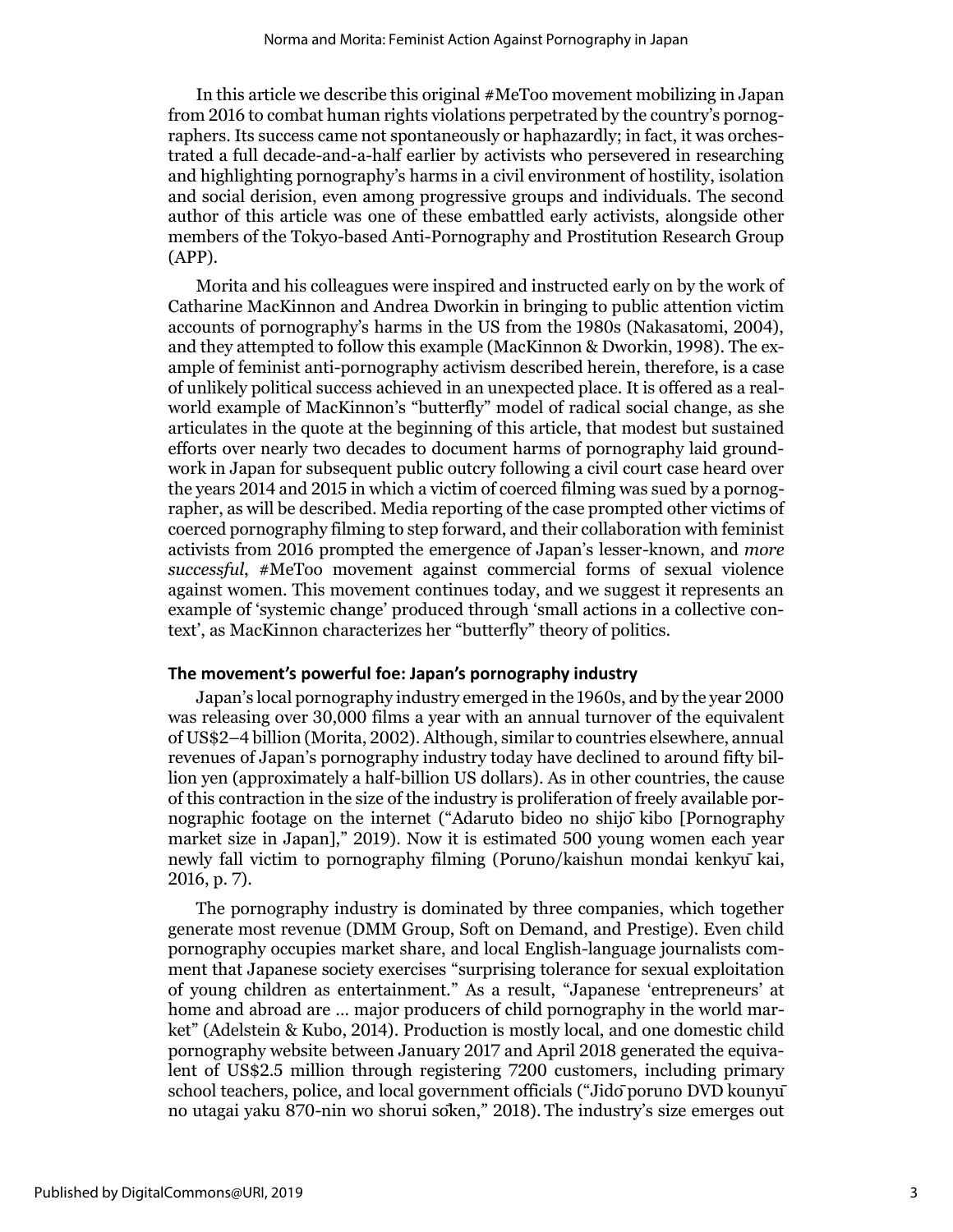of its near-unregulated status over decades. Even the possession of pornographic products featuring live children was criminalized outright only in 2014 after the selling and buying of these materials was finally banned in 1999 (Watanabe, 2017; Hirayama, 2019).

Even with eventual regulation of these child sexual exploitation crimes, the bulk of Japan's pornography industry today still operates in an environment largely free of government interference, and this has facilitated the emergence of a raft of businesses profiting from the sexual exploitation of, overwhelmingly, young local Japanese women. These businesses include retail outlets encouraging schoolaged girls to sell identified items of used clothing, such as underwear and schooluniforms, which are then used to arrange "dates" with sex buyers or are worn as props in pornography filming. There also exist agencies that recruit underage girls (and groom their families) for filming in swimsuits and underwear (called *chakuero*), which operate for the ultimate purpose of ensnaring underage victims for later pornography filming as adults. Some "idol" talent entertainment agencies operate in the same way (Dooley, 2017; Miyake, 2017). In Japan's big cities there are businesses that commission scouts to procure young women to act as non-sexual" companions" for paying male customers, and so facilitate their eventual prostitution through the bribes and badgering these customers wage over months (Human Rights Now, 2016). These so-called "JK" businesses sexually trading underage girls are not rare, and only in 2017 were they legally barred from hiring people under the age of 18 (Kuroki & Iwahashi, 2017). "Maid cafes" and other ventures employing girls are not yet so restricted, and the trading of girls and young women through social media continues, and especially targets underage individuals rendered homeless after fleeing abusive households ("131 'JK business' operators recognized in Japan," 2018).

The normalization, trivialization, and even celebration of local sex industry ventures makes the industry's influence on the mainstream, everyday life of Japanese society substantial and far-reaching. In 2016, the CEO of DMM Group (a man named Kameyama Keishi), one of the country's largest online pornography distribution companies, was invited to speak at Tokyo's prestigious Keio University about, ironically, the "virtues of running a socially responsible business" (Alpeyev, 2017). Not only pornographers but also their products enjoy similar welcome entrée to mainstream spheres of Japanese society: only in August 2019 did 7-Eleven, Lawson and Family Mart (Japan's big three convenience stores) stop selling pornographic magazines ("Sebun to Rōson, seijin hanbai teishi e, hachigatsu madeni," 2019), and only since 2011 had convenience stores in Tokyo been required to restrict the shop-floor display of pornographic products, which include incest, bestiality and other abuse-themed comic books appealing to children. Japan's pornography industry, perhaps even more than the industries of other countries, through products like manga comic books, has enjoyed access to the country's children over decades to cultivate as consumers from an early age.

# **The Anti-Pornography and Prostitution Research Group (APP) and its early activities**

In this context it was unexpected, therefore, when, in 2016, feminists and their activist allies began scoring social and legal wins against Japan's pornographers. Although these victories were sudden, and arose in quick succession, they did not occur spontaneously—they can be traced to groundwork laid from the year 1999 in the form of research and advocacy on the harms of pornography undertaken by the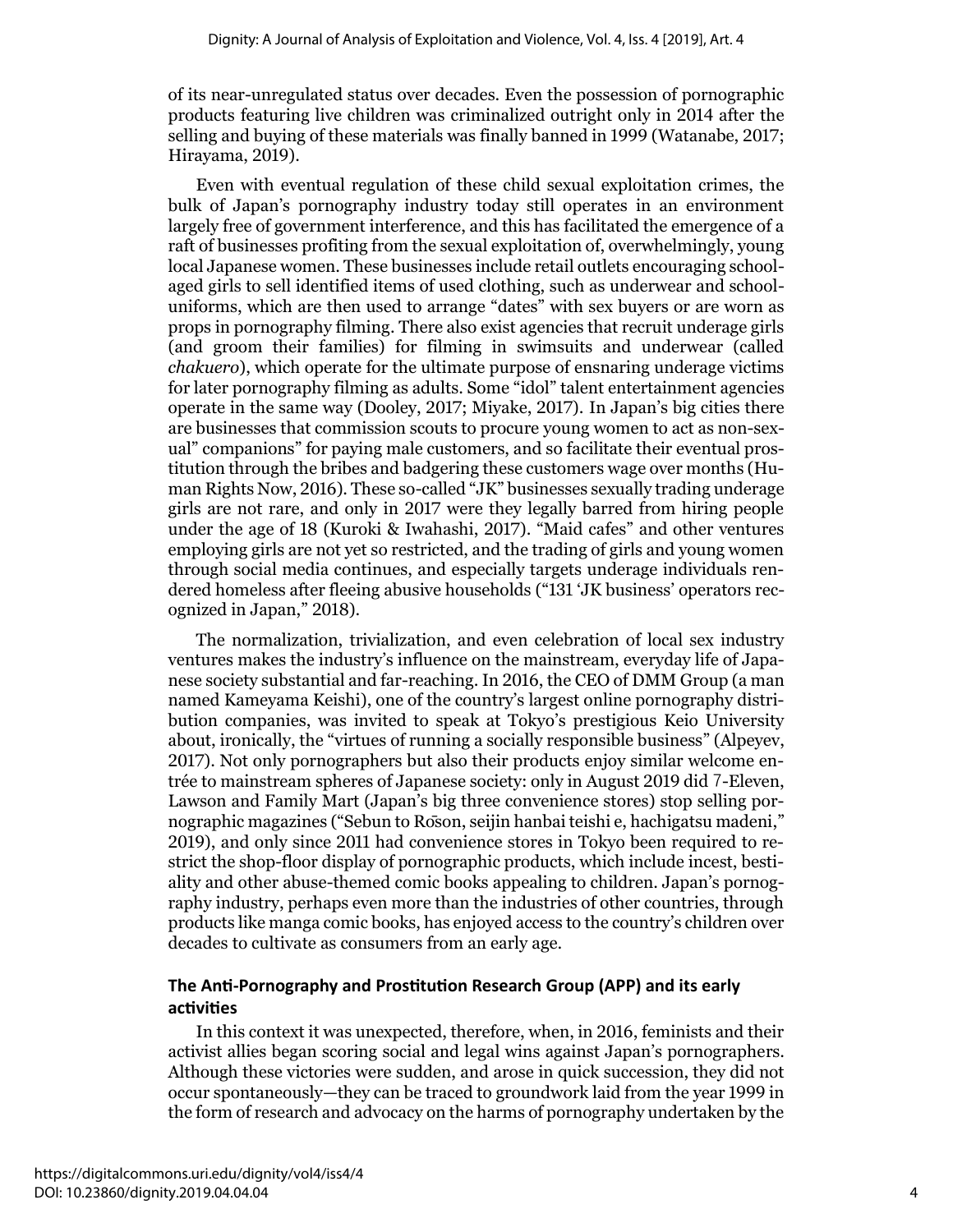Anti-Pornography and Prostitution Research Group (APP or Poruno/kaishun mondai kenkyūkai) (Morita, 2010a).This group, whose members continue to play a central role in abolitionist efforts in Japan today, undertook awareness raising and organizing that can be directly linked to the later emergence of collaborative efforts between activists and sex industry survivors to build a movement against so-called "coerced pornography filming" (*kyōyō satsuei*). Some of APP's campaigns are already described in English by the first author of this chapter (in 2012), and the second author earlier in 2004 wrote a book chapter in English describing broad conditions of commercial sexual exploitation in Japan (Morita, 2004). The next few paragraphs describe in more detail APP's early work from 1999, which eventually, and quite directly, bore fruit in the form of successful campaigns against coerced pornography filming, as will be later described.

APP commenced its activities by first exposing members to the reality of pornography's content. The decision to do so was made by APP members who believed that even pornography's opponents are not necessarily aware of the full range of violence and harm inflicted on victims in its making. Another factor was that pornography popularly circulating in Japan in the 1990s included films openly showing the torture of women; these materials weren't part of any secretly operating club: they did not circulate underground, and their manufacturers were not especially concerned about legal repercussion. On the contrary, the products were sold openly. The materials were representative of Japan's pornography industry of the 1990s as much as "soft" pornography might have been. Accordingly, in 2000, APP partnered with the Tokyo Women's Foundation to hold a screening of one film in a notorious series called *Nyohan* (*Woman-Fucking*) produced by a man called Baksheesh Yamashita. His films show women enduring all manner of abuses, including detention over whole days and nights, gang rape, dragging around by the hair, and kicking, punching and inducement to vomit. Importantly, the *Nyohan* series was not a black-market, unknown pornographic product: both the series and its producer had been praised in mainstream Japanese media like AERA (a liberal weekly magazine published by Asahi Shimbun) and by high-profile public intellectuals like Shinji Miyadai. APP members gave a 40-minute verbal briefing before the screening to warn audience members of the intensity and atrocity of the content to be shown, and a "break-out" room was prepared with refreshments for those needing time out. Around 80 people attended the screening event (Poruno/kaishun mondai kenkyūkai, 2001).

Although not comparable to the suffering endured by victims, APP and audience members experienced significant distress watching the film, and the psychological shock of its contents affected many on a personal level for years thereafter. Nonetheless, through the screening, they were able to "find out about the reality of what was being done to women in violent pornography that many people have tried to conceal," so that they could "summon determination to tackle the problem" (Morita, 2011, p. 6). Indeed, exposure to the film afterwards prompted APP members to write a number of research articles documenting the series' contents and aspects of their production. These were published in the 2001 second edition of the group's journal (called *APP Journal: Ronbun/shiryō-shū*). This publication was the beginning of APP's research efforts against Japan's torture pornographers, and subsequent research drew on interviews with staff involved in the production of the films (Poruno/kaishun mondai kenkyūkai, 2008), and an interview with a female reporter who had attended a pornography filming set where police were called (Poruno/kaishun mondai kenkyūkai, 2007b).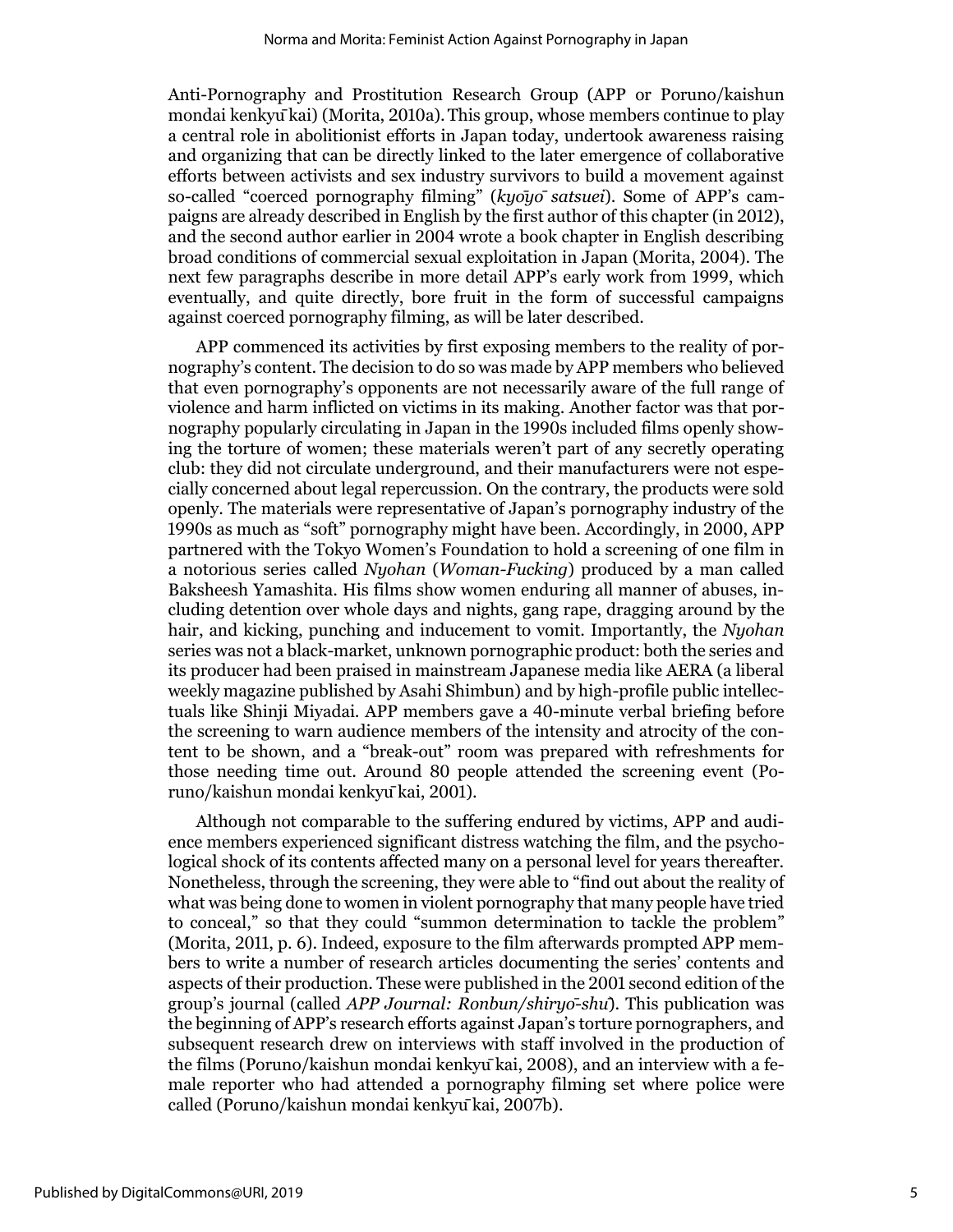Around this time, in 2004, arrests were made in Tokyo of eight men working for a torture pornography production company called Bakky Visual Planning (Poruno/kaishun mondai kenkyūkai, 2004; Yamamoto, Norma & Dep Weerasinghe, 2018). A total of ten men involved with the company were eventually convicted of injurious assault, forcible rape and other crimes in Japan's courts. These convictions were pursued over a film series made in 2003 that had inflicted injuries on a woman that required a month's hospitalization. APP members even before these arrests had campaigned to expose the company's crimes, and so were able to lodge a statement with the court at the time the case was heard. In December 2007, its managing producer (who had not been on the film set) received an 18-year prison sentence for crimes of aggravated rape, criminal conspiracy, and association. The series made in 2003 had involved women being detained for periods of three days, during which time they were gang raped, bashed, forced to ingest large volumes of liquid to the point of being unable to breathe, and brought close to drowning in bathtubs. Victims were shown begging for filming to stop, but their pleas were ignored. The criminal conviction of these pornographers was a small victory for Japan's anti-pornography movement, even if films comprising evidence of their crimes continued to be sold online to pornography consumers. APP members subsequently campaigned over years for their removal from sale, but they remain available online to the current day. Bakky Visual Planning changed its company name to collector-web.com after the arrest of its staff and continued selling its films through this newly named website.

Although APP's early activism focused on Japan's torture pornographers and their products, not long after its formation, in 2001, the organization received a grant-in-aid for scientific research from the Japan Society for the Promotion of Science to survey pornography's role in gender-based violence. This funded research surveyed 2500 lawyers, social workers and counsellors about their experience of hearing clients or people in their care disclose harms involving pornography, with an eventual response rate of 311 returned surveys. These results uncovered an astounding range of ways in which pornography is used against victims, including revenge pornography, spy-cam filming, child abuse facilitation, and pornographic "mash-up" collages that facilitate blackmail and extortion (Poruno/kaishun mondai kenkyūkai, 2003). Comprehensive and wide-ranging, the research empirically captured the impact that pornography was having on women and children in Japanese society at the turn of the century, which included harms additional those arising for filmed victims. The research was published in the 2003 edition of APP's journal. Notably, similarly large empirical studies of pornography's far-reaching social impacts did not emerge in English-language scholarship until a decade later, even if Catharine MacKinnon and Andrea Dworkin's taxonomy of pornography's harms in their model ordinance comprises an early blueprint for research (MacKinnon & Dworkin, 1988). APP's early ground-breaking research established an empirical base for the group's activities thereafter, which were pursued on a range of fronts relating to the commercial sexual exploitation of women in Japan.

# **Anti-Pornography and Prostitution Research Group's empirical research of pornography's harms**

Following their investigation of pornography's social impacts, over two months in 2006 APP members ran an online and paper-based survey of men's views of pornography and the sexual behaviors it promoted. The group secured more than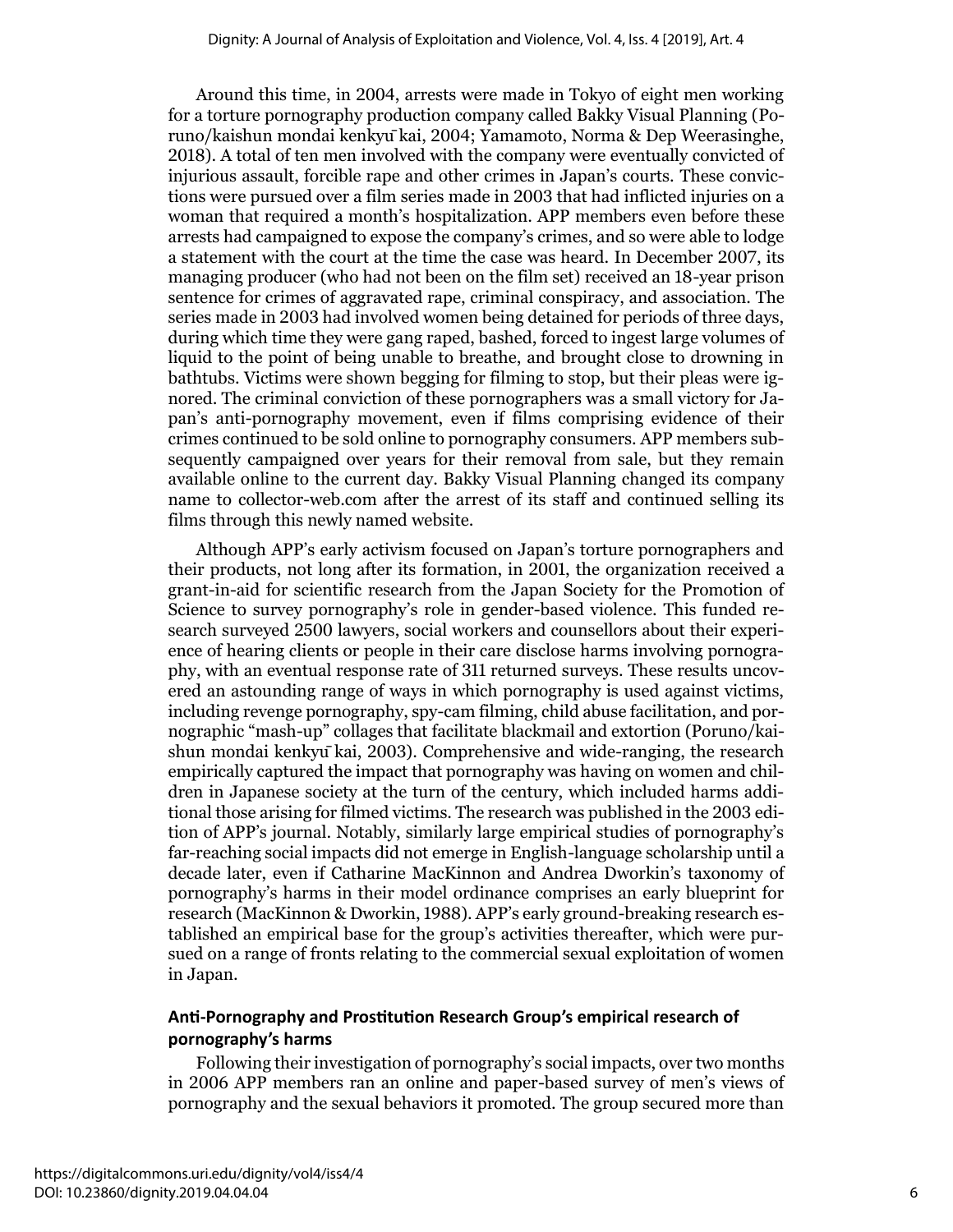850 valid responses to survey questions, mostly from online respondents. Along with these answers, over the duration of the survey period they also received a stream of abusive emails and postings to the group's website about the research project. Most of these questioned its assumed link between men's pornography consumption and their sexual behavior. There were also messages of protest at the existence of APP itself. "Anti-pornography proponents, including those against child pornography, should move to China or North Korea!" one wrote, for example (Poruno/kaishun mondai kenkyūkai, 2007a).

The survey enquired as to the kinds of pornography respondents watched, and why; whether they believed pornography affected the way they viewed women; and whether they had enacted, or wanted to enact, any of the sex acts they had seen in pornography (and which ones). Among other findings, nine percent of respondents (with a slightly lower percentage recorded for the larger cohort responding to the online survey) had enacted or wanted to enact rapes they had seen in pornography. Although this figure appears small, it likely reflects a tip of an iceberg of men violently influenced by pornography, given that the APP web-based survey was actively targeted by pornography users online who attempted to skew its findings through bulk submissions. Even with this methodological limitation, the research still indicated a not insubstantial number of respondents harboring views of rape influenced by pornography. In reporting this finding, APP members reminded readers that, supposing there were 30 million pornography users in Japan (the country had a population of roughly 128 million at the time), then the figure of nine percent represents between two and three million men living in the country who, as a result of pornography usage, had, or were willing to, rape women (Poruno/kaishun mondai kenkyūkai, 2007a, p. 27).

As part of another empirical project investigating social impacts of pornography undertaken around the same time, over the years 2005 and 2006 APP members took site surveys of managers, administrators and other staff overseeing venues that were widely recognized as hot-spots in Japan for spy-cam filming. This filming is usually undertaken for uploading to pornography websites and involves capturing footage of women without their knowledge in places like toilets and hotel rooms. APP's survey aimed to gauge the extent to which mainstream businesses were aware of problems of spy-cam filming, and the nature of measures they had taken to tackle the problem. Over two years APP members surveyed a total of 47 venues, including department stores, hotels and public bathhouses, and asked whether staff had ever become aware of spy-cam footage having been taken onsite at their business, whether they knew of the miniature size of the spy-cam equipment used by perpetrators, and of the filming strategies and techniques they were using, and whether they were aware of proposed government regulations that would oblige businesses to take action to prevent spy-cam filming of customers. APP members found high levels of awareness of the problem of spy-cam filming among commercial businesses, but very few efforts being made towards preventing it (Nakasatomi, 2007). Notable is that APP members undertook this research more than a decade prior to the large-scale feminist rallies held in Seoul over 12 months in 2018 that protested spy-cam filming at similar commercial venues in South Korea (see Kuk, Park & Norma, 2018).

Over the course of the spy-cam project, APP members were able to inform business owners and proprietors about tricks and techniques used by spy-cam film perpetrators because of research previously undertaken by APP member Yukino Yamamoto. This research was later published in the 2007 edition of the group's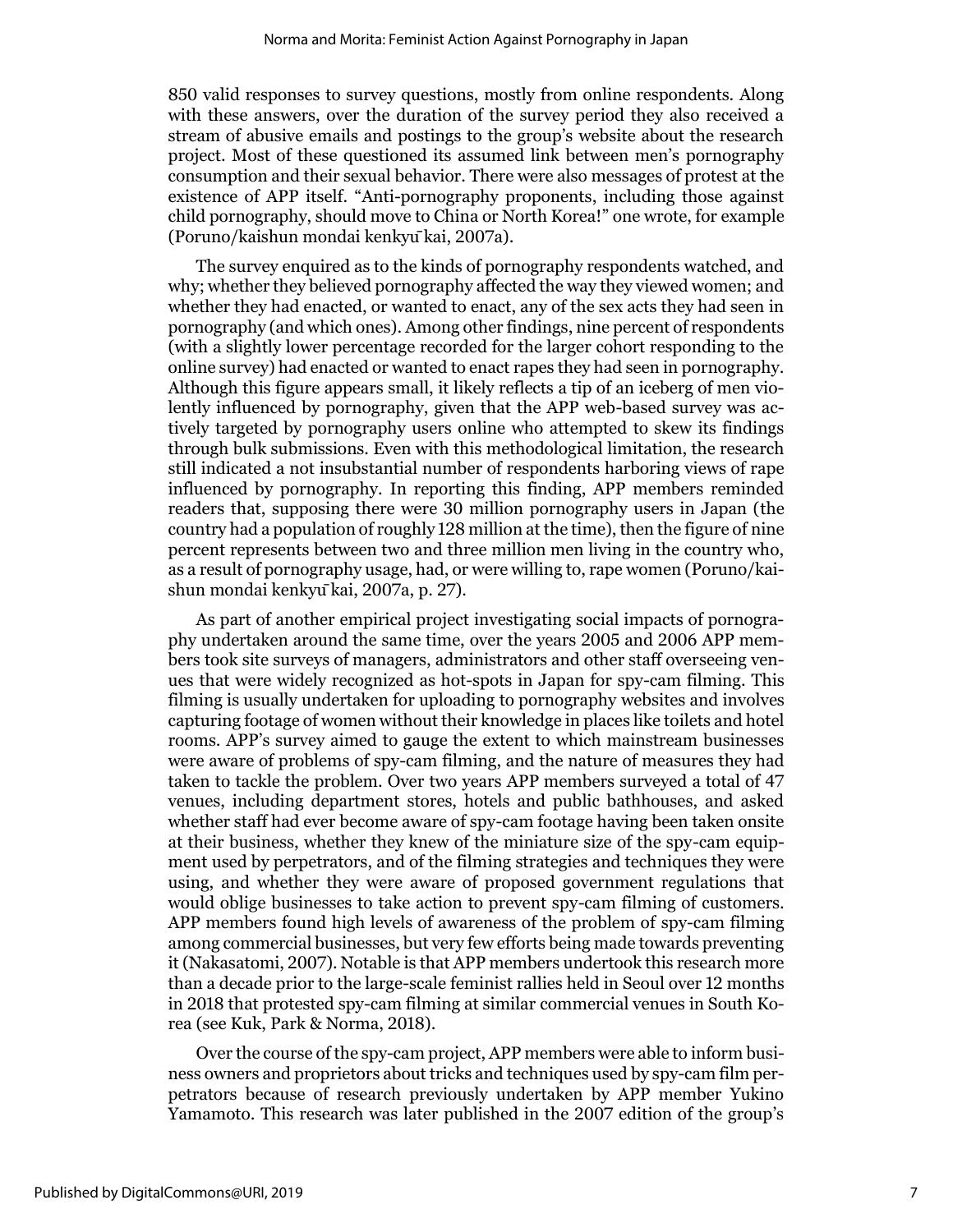journal (Yamamoto, 2007). In it, Yamamoto harvested data from Internet chat forums for spy-cam film fans (including producers of the footage). Her analysis of postings to these forums uncovered information about where and how perpetrators were organizing their crimes, and their self-stated motivations for producing spy-cam pornography. Yamamoto concluded that perpetrators gained a sense of satisfaction at being able to control women by producing footage of them taken without their permission. Posters to the online forums appeared to derive pleasure also from the idea that women and their families would be hurt and shamed upon discovering online films taken of them.

APP members undertook these kinds of empirical research projects on the social impacts of pornography while concurrently organizing public awareness campaigns about products like rape-themed computer games (Poruno/kaishun mondai kenkyū kai, 2004), and *chakuero* sexualised films of underage girls (Poruno/kaishun mondai kenkyūkai, 2009). They also undertook large volumes of translation of English-language radical feminist texts, including of pieces by Catharine MacKinnon, John Stoltenberg, Andrea Dworkin, Robin Morgan, and other radical feminists and abolitionists (Poruno/kaishun mondai kenkyūkai, 2000; 2002; 2005; 2019).

#### **Protest actions, auditing a court case, and theoretical activity**

These activities were, furthermore, periodically accompanied by protest actions against pornographers and their supporters. In 2007, for example, APP members attempted to expose and publicly shame the children's book publisher Rironsha (founded in 1947) for having commissioned the earlier-mentioned pornographer Baksheesh Yamashita to author a title in a book series targeted at junior high-school students. Yamashita was invited to write the "sex-ed" edition of the series, titled *Hito wa minna hadaka ni naru* [*Everyone ends up naked*], but, rather than information about sexual health and reproductive rights, his discussion tutored readers in the business of pornography (Yamashita, 2007; Tsuji, 2001). Although Rironsha had long been known as a progressive children's book publisher in Japan, its editors took a hostile and contemptuous attitude to protestors who attempted to enter into discussions with the company about the book's publication (Morita, 2009).

APP members were alerted to the existence of the book by the activists mentioned above who were working at the time as facility directors within Japan's women's shelter network. These senior social workers became involved with the APP because their facilities had historically operated in service of women leaving Japan's sex industry after the enactment of the 1958 *Prostitution Prevention Law*. Significantly, they approached APP to understand how they should respond to the pro-prostitution arguments of "sex work" proponents who were becoming politically influential in Japan around this time. Although the 1958 law and shelter network were never perfectly conceived from a feminist anti-prostitution perspective, they nonetheless operated to assist women to leave and stay out of Japan's sex industry, even if on a much-reduced scale by the 1990s. The collaboration of these facility directors with APP members in campaigning against Rironsha led, later on, in 2009, to the creation of another anti-pornography group, People Against Sexual Violence and Pornography (PAPS), made up of activists, researchers and practitioners whose activities extended beyond APP's focus on research and education to sustained grassroots campaigning (such as that against Rironsha and the Mori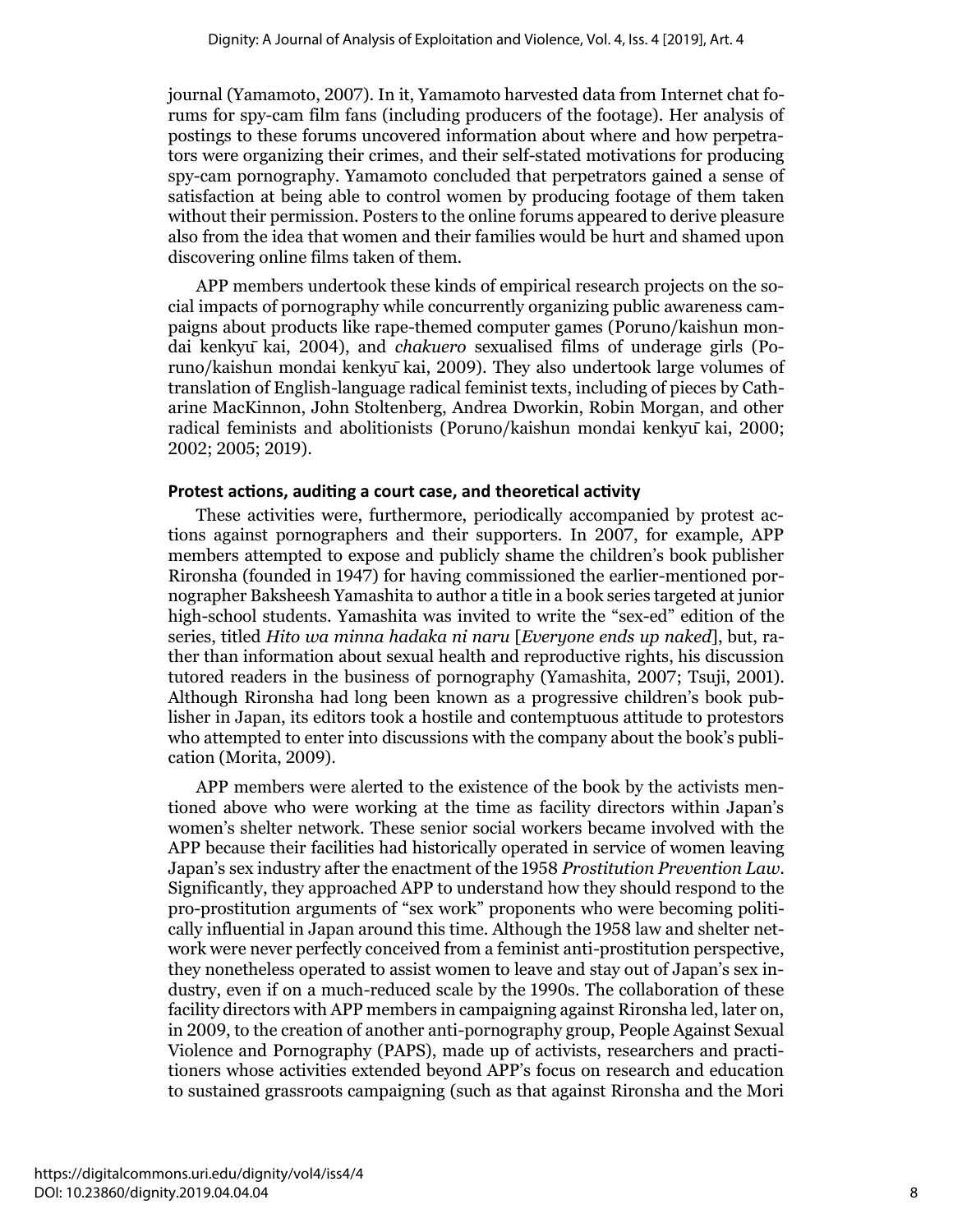Art Museum) and a range of public relations activities (see PAPS, 2013; Morita, 2014).

Other APP activities around this time included auditing a long-running court case in Fukushima city relating to a series of rapes perpetrated in 2001 by a 16 year-old boy who broke into women's homes and raped, bashed, and tied them up. The boy victimized 30 different women over a one-year period in this way. A total of 130 pornographic films and 210 pornographic texts were found in his bedroom at the time of his arrest, and he testified in court that the films, all featuring women being raped, had inspired him to commit the crimes (Nihei, 2004). Acquiring the pornography is not likely to have been difficult for him, even 20 years ago when he perpetrated the crimes. In his 1999 monograph APP co-founder Sugita Satoshi notes that 60-70% of pornography on sale in second hand video/DVD shops in Japan at the time he was writing comprised films of women being raped. This early development in Japan of an environment of commercial sexual exploitation and violence, in the context of which boys as well as men became consumers, perhaps explains the emergence of APP a whole decade prior to any similar feminist antipornography organization developing elsewhere abroad.

APP members, especially Nakasatomi and Morita, in addition to undertaking empirical research and translating the texts of western feminists, have themselves produced theoretical works. These include a categorization and analysis of various porn-harms, an elucidation of the politics of pornography and rape, a criticism of the free speech defense of pornography, and a critique of sex work theory (Morita, 2000; Morita, 2002; Nakasatomi, 2007a; Nakasatomi, 2008; Morita, 2009; Nakasatomi, 2010a; Nakasatomi 2010b; Morita, 2010a; Morita, 2010b; Morita, 2010d; Morita, 2010e; Yamamoto, 2010; Morita, 2011; Morita, 2012; Morita, 2014; Nakasatomi, 2016; Morita, 2016; Nakasatomi, 2019; Morita, 2019).

The inspiration and perspective that APP members brought to their research and theorizing was guided by voluminous reading and translating of Catharine MacKinnon's work. One member, the lawyer who assisted a victim to bring Japan's first ever sexual harassment case to the courts in 1999, Yukiko Tsunoda, had earlier studied under MacKinnon's guidance in the US. Members Morita and Nakasatomi undertook major translations of MacKinnon's work, including *Women's Lives, Men's Laws*, which was published in Japanese in 2011. By 2002, the pair had already translated MacKinnon's *Pornography and Civil Rights*, which she wrote with Andrea Dworkin in 1988, and, after publication of this translation, APP sponsored MacKinnon to visit Tokyo in 2002 where she gave a presentation and answered questions in front of an audience of around 50 participants, including APP members. One memorable aspect of this question and answer session was MacKinnon's response to an audience member question about recommended future steps for APP. Her answer emphasized the need to attract support and cooperation from sex industry survivors:

The main difficulty in working with the survivors is, I think, that they find you and you find them, that you find each other. So that they are "us," it is not "them and "us," it is just, "us, together." And my experience is that…if you have something actually to offer them, then you have no trouble with them finding you, and working together. 1

<sup>1</sup> In Japanese, MacKinnon's speech and question and answer session are translated and published as Poruno/kaishun mondai kenkyūkai, Kyasarin Makkinon to kataru: porunogurafi to baibaishun [In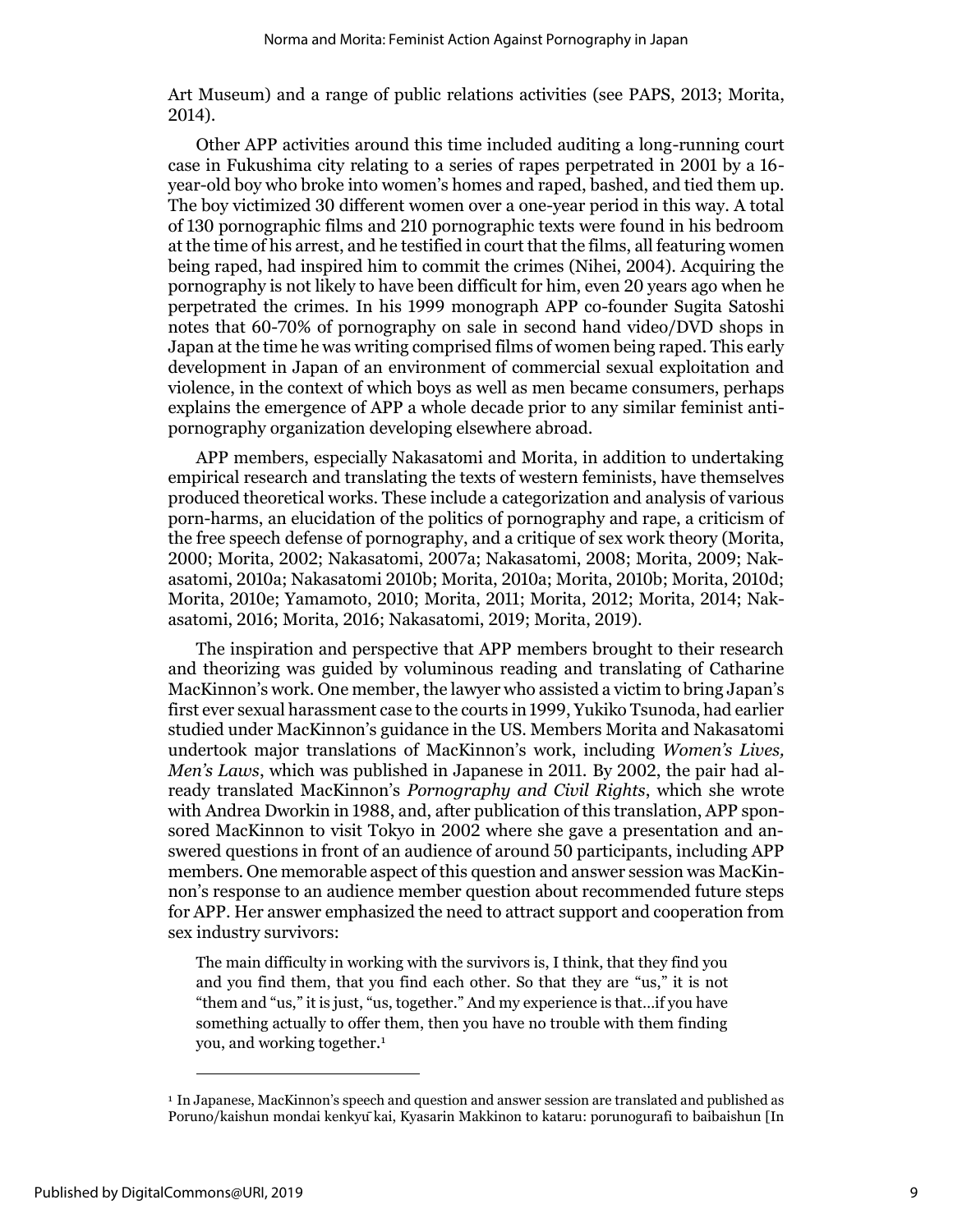At the time MacKinnon gave this advice, APP had not yet established networks among survivors. But members took MacKinnon's advice to heart, as their activities 10 years later attest. These are described further below.

#### **Anti-Pornography and Prostitution Research Group and its collaborating groups**

Domestically, APP members maintained networks among women's groups organizing against sexual violence, even if there existed no other group in Japan like APP undertaking research and campaigning specifically against Japan's sex industry. Among these collaborating groups was the Violence Against Women in War Research Action Center (VAWW-RAC), which hosted APP members including Nakasatomi and Morita early on to speak about pornography, and, later, in 2016, Setsuko Miyamoto, a founding member of PAPS, to speak about her recently published book about Japan's sex industry (Miyamoto, 2016). Cooperation with VAWW-RAC was significant for the dissemination of an anti-sex industry perspective among women's groups in Japan because VAWW-RAC members were primarily involved in research and campaigning in support of the former 'comfort women' military sexual slavery victims, rather than abolitionist activities. In turn, APP members like Morita contributed to scholarship and campaigning on the topic of wartime sexual slavery from an anti-prostitution perspective (see Morita, 1999; 2017). Over three issues between the years 2014 and 2015, VAWW-RAC's newsletter *Vaurakku Tsūshin* carried articles by Morita about the harms of pornography and sexual violence (Morita, 2014-2015).

The Osaka-based Sei-bōryoku wo yurusanai onna no kai [Osaka Women Against Sexual Assault] also peripherally supported APP's activities, and this group had long beforehand maintained a radical feminist and abolitionist stance. Further, APP members later worked with the Osaka-based SEAN ("Self-empowerment Action Network") and some Christian groups such as YWCA-Nagoya. In 2005 the former group, SEAN, invited APP members to an event at the Dawn Centre to discuss pornography and the sexualization of children (Poruno/kaishun mondai kenkyūkai, 2007c), and, in 2016, Seiya Morita gave a lecture on the relationship of hate speech and pornography at a SEAN public meeting in Osaka. In 2011, YWCA-Nagoya held a symposium together with APP in Nagoya to discuss the social influences of pornography.

But the most significant organization connected to APP emerged as the group entered its 10th year, and this organization effectively now operates as a sister organization to APP with substantial overlap of membership. People Against Pornography and Sexual Violence (PAPS; now known as the Organization for Pornography and Sexual Exploitation Survivors) , mentioned above, was launched in 2009 as a broad group of researchers, practitioners and activists cooperating to carry out activities beyond the mainstay focus of APP's research and education.

Early on, between the years 2009-2012 the organization held a series of four symposia, on topics relating to commercial sexual exploitation, especially that of children. The first on the "Harms of Pornography and the Human Rights of Women and Children" was held in October 2009. The second held in November 2010 was titled "Pornography's Harms and Child Poverty: Child Sexuality at Risk,"

conversation with Catharine MacKinnon: pornography and prostitution], Tokyo: Fuma Shobō, 2003. However, her quoted words here are taken from an English-language recording of the event on file with the second author.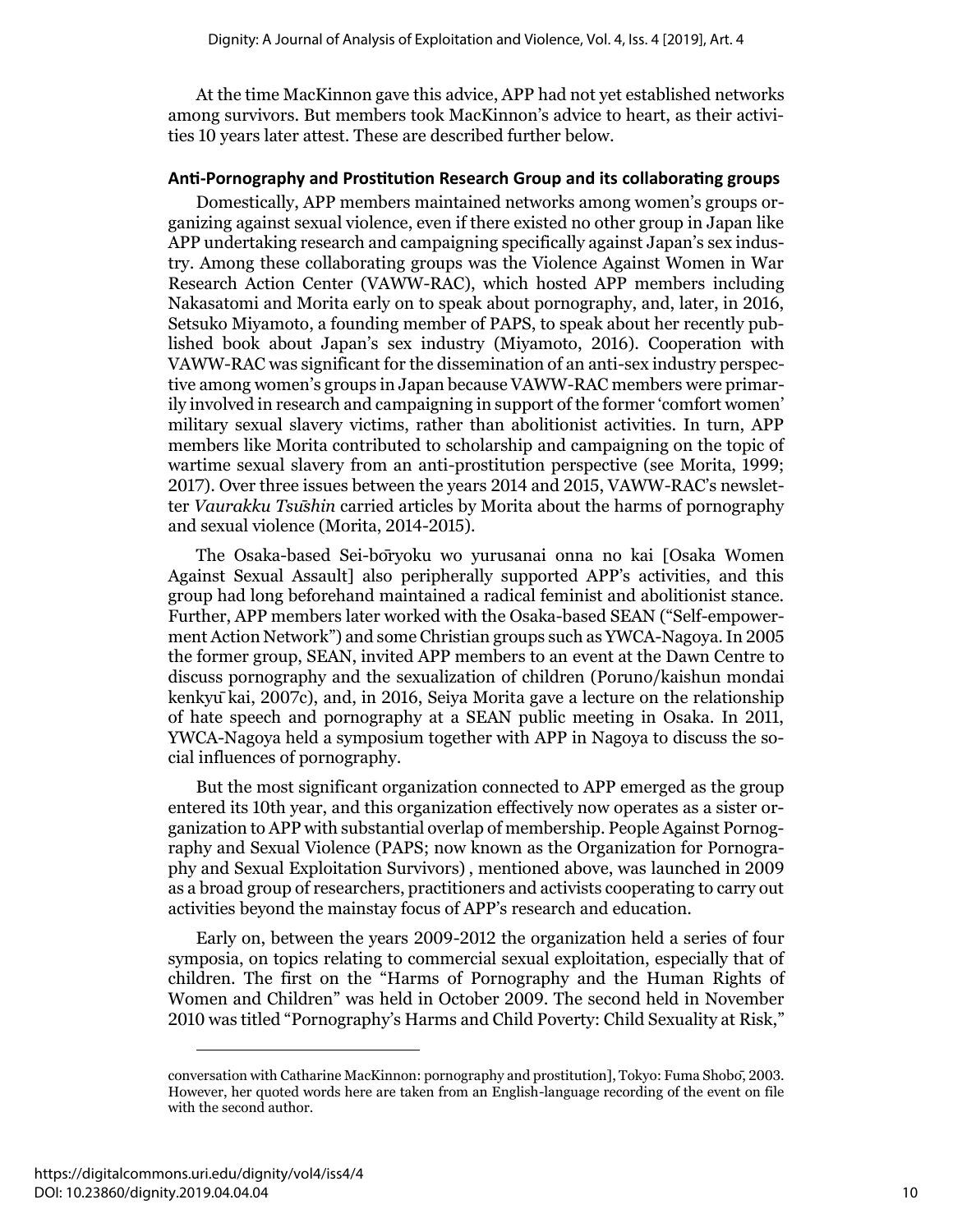and a third symposium in November 2011 discussed *"*Sexual Harm in the Everyday Lives of Children: at School, on the Street, and in Institutions." A final symposium, held in October 2012, included a presentation on Australia's sex industry by the first author, and was titled "Globally Spreading Harms of Prostitution: Reports from Australia, South Korea and Japan." The conferences, each held in Tokyo, attracted between 120 and 200 audience members, and presented a yearly opportunity for women's and child-rights groups to cooperate. PAPS continued its activities after the conclusion of the symposium series, and, now, 10 years after its founding, runs services for victims of coerced pornography filming, as will now be described.

#### **Japan's regulation of the sex industry and its inadequacy**

PAPS emerged during a period of rising concern in Japanese society about the activities of the country's sex industry, and particularly those affecting children. The Tokyo metropolitan government in 2005 had amended its public nuisance regulations to outlaw the activities of street-based scouts who solicit young women for contracting with "talent" or nude modelling agencies. Then, again, in June 2010, a raft of amendments to local regulations (*Seishōnen kenzen ikusei jyōrei kaiseian*) were proposed to strengthen city efforts protecting youth from pornographic manga comic book exposure (Morita, 2010c). The revised ordinance was passed with amendments the following year at the Tokyo Metropolitan Assembly in 2011. However, the passing of a proposed amendment to restrict the display in convenience stores of pornographic manga magazines favorably depicting sex crimes like rape was delayed because of public opposition, not only from defenders of Japan's graphically animated pornography industry, but also from famous manga artists, the publishers union, the Tokyo lawyers association, the chairman of the Japan Federation of Bar Associations, the Democratic Party of Japan, the Social Democratic Party, the Japan Communist Party, and editors of the leftist magazine *Shūkan Kinyōbi*. While ECPAT Japan and UNICEF Japan supported the proposed restriction, APP and PAPS members were the only people to speak out publicly in support of it, and in fact argued it didn't go far enough, because it required merely the in-shop zoning of materials, rather than their ban (Morita, 2010c). Although restrictions on the display of pornographic manga magazines were eventually enacted in Tokyo in 2011 with the backing of the ruling LDP/Kōmeitōcoalition party, in 2019 convenience stores independently agreed to remove the materials from their outlets in advance of the 2020 summer Olympics. Ironically, this wholesale change provoked no comment from any of the liberal groups who, just seven years earlier, had opposed even modest shop display restrictions.

By November 2018 six of Japan's prefectures had enacted ordinances against the procurement of naked digital photographs from children. Japan's child pornography law (1999) does not yet criminalize such soliciting behavior, and so prefectural government ordinances were needed to tackle the crime's perpetration ('Seiteki na jiga dori ni bassoku: ken jōrei kaisei e (Kumamoto-ken)', 2018), which had escalated along with advances in technology. Before this, in July 2017, the Tokyo Metropolitan Assembly had passed an ordinance prohibiting girls under the age 18 from working in sugar daddy-type businesses and requiring these so-called "JK" (*joshi kōkōsei* or high-school girl) businesses register their employee rosters with the city's public safety commission (United States Department of State, 2018). These so-called "JK" businesses operate to facilitate the trading of young or underage women to men for "dates," "companionship," "city strolls," and other activities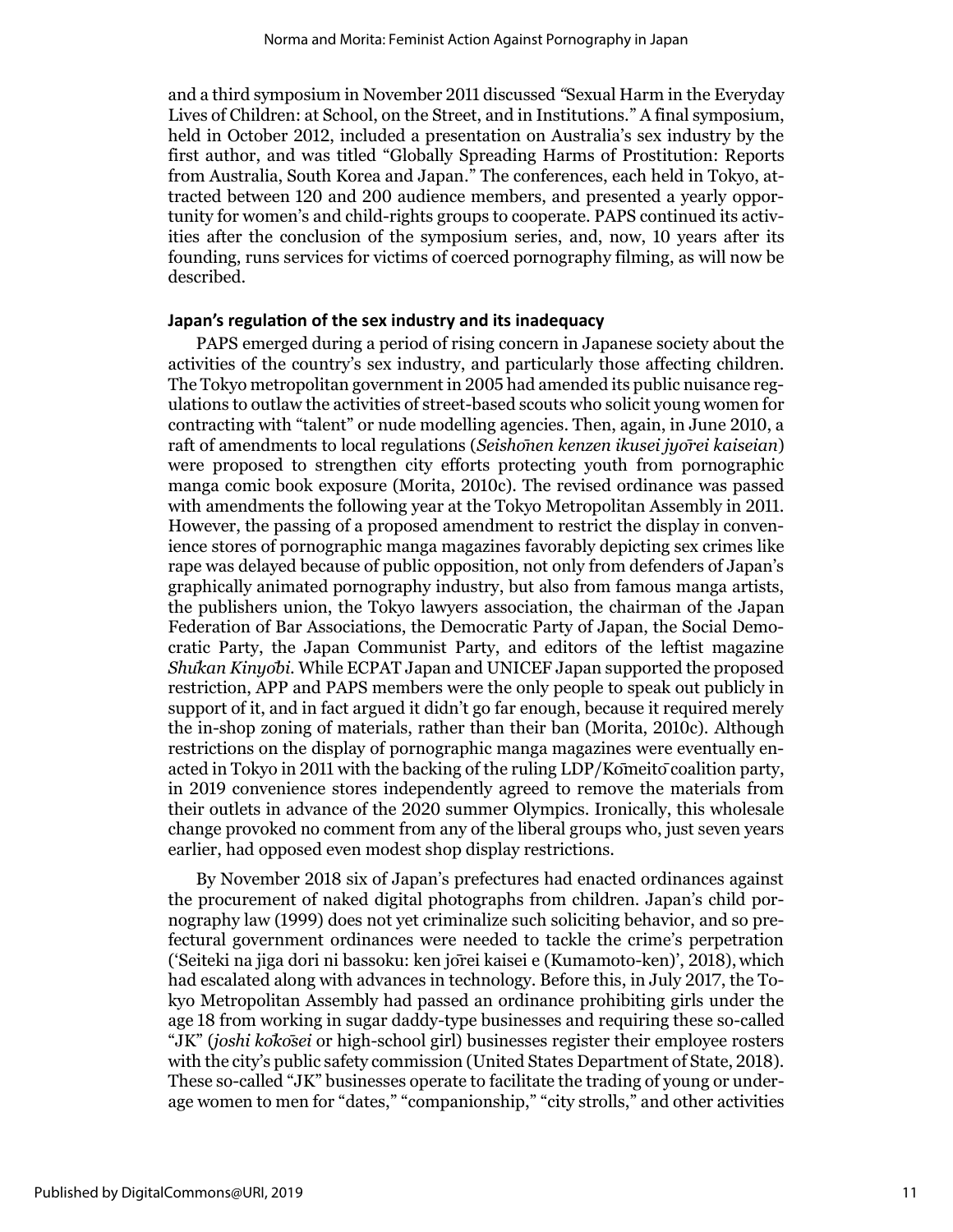that establish a ruse for customers to bribe young women for prostitution. Like pornography agencies, the businesses make use of street-based scouts who offer assistance to homeless girls wandering around Tokyo, often in the form of apartment housing from which they eventually cannot escape ('Shōjo tachi wa naze "kawareta" noka: jidōkaishun no higai uttaeru kikakuten 12-gatsu 1-2-nichi ni Chiba de', 2018). These businesses arose as a focus of attention of the United Nation's special envoy on the sale of children, child prostitution and child pornography during her fact-finding mission to Japan in 2015, and the 2018 Trafficking in Persons Report of the U.S. State Department similarly shines a light on them for harboring "girls subjected to labor and sex trafficking" (U.S. Department of State, 2018).

Whether enacted through municipal regulation or case law, however, the realworld effect of such restrictions on child sexual exploitation in Japan in the first decade of the twenty-first century was undoubtedly minimal. More substantial efforts to discourage male sexual demand for the prostitution and exploitation of young women and underage girls remain mostly untried, and enforcement continues to be patchy with inadequate training of police and the judiciary. As described next, however, the public emergence of survivors of coerced pornography filming, supported by the advocacy and research of groups like APP and PAPS, has brought some improvement to this situation.

#### **The emergence of survivors and the development of public awareness**

Survivors were not a substantial part of Japan's feminist anti-pornography movement at the time of APP's founding in 1999. PAPS in its early years, too, between 2009 and 2011, was approached for assistance by only a small number of victims. In fact, both PAPS and Lighthouse, a Tokyo-based anti-trafficking NGO, had each assisted just one victim of the pornography industry in each of the years 2012 and 2013. However, this number jumped to 40 cases in 2014, to 111 in 2016 and by 2018 increasing to 126 consultations. Victims approached the two organizations seeking assistance for problems relating to coercive filming contracts, as well as illicitly circulating pornographic footage on the internet that they wished to see removed. PAPS now maintains an English-language website [\(https://www.en.paps.jp/\)](https://www.en.paps.jp/), holds yearly stakeholder meetings, and lobbies overseas internet service providers to take down Japanese pornography produced using coerced victims.

One cause of this sudden escalation in activity by organizations like PAPS was the decision in 2015 of the Tokyo-based NGO Human Rights Now (HRN) to commission PAPS and Lighthouse to supply research for a report on coerced pornography filming to be released the following year. This research comprised examples of stories of victims who approached the organizations for assistance with problems arising in the pornography and sex industries. As will be discussed, victims of coerced pornography filming had begun to approach PAPS in large number from 2014 when media reported on a civil court case involving a pornographer suing a young woman for breach of contract. The defendant's lawyer, Kazuko Itō, who founded HRN, posted details of the case to social media (Poruno/kaishun mondai kenkyūkai, 2016). The report that HRN subsequently released on the problem of coerced pornography filming (Human Rights Now, 2016), which drew heavily on case studies reported by PAPS staff, was also widely reported in Japan's media.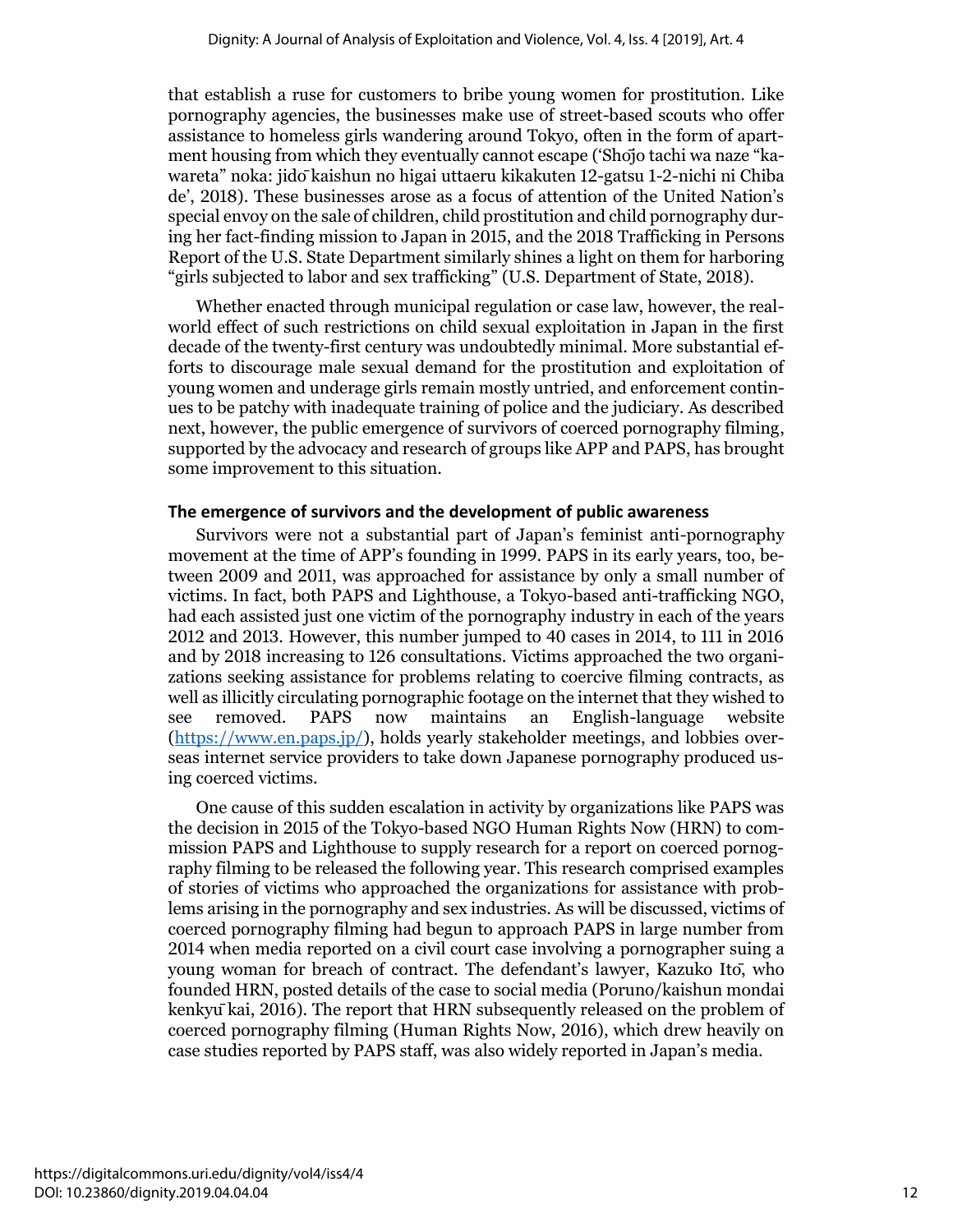The publication of this report promoted mainstream interest in the problem of coerced pornography filming, and much subsequent reportage focused on the tactics of pornographers in forcing victims to continue participating in the filming of whole series of productions on the basis of "contracts" signed with dispatch "talent" agencies. The HRN report described agency staff using threats, deceit, harassment, and violence against young women to force their continued acquiescence to filming, even while victims were self-harming and threatening suicide. It further described techniques of control exercised by pornographers over victims, which included installing them in apartments, raping them if they approached agency staff asking to be freed from filming contracts, and inducing them to undergo plastic surgery so they would be saddled with debt trapping them in filming. Survivor "Kurumin Aroma" became prominent in the subsequent HRN campaign against coerced pornography filming after the release of the report in 2016, and she was eventually followed by other survivors, including Saki Otsuka, Saki Kōzai, Asuka Hoshino, Nozomi Asō, and Yuri Komuro. They, even if not all advocating an abolitionist approach to Japan's sex industry, publicly talked about their own experiences of being victimized. For example, Kōzai was coerced into pornography filming after eight months of grooming by a producer from 2010, and some of the resulting footage, across the 50 films made, shows her crying through the filmed abuses. She was then pimped by the same producer from 2012 ("Ima demo furasshu bakku ni nayamasareru", sennōno kako wo kataru', 2016).

The issue of coerced pornography filming had reached such levels of public attention by 2017 that even mainstream organizations began to investigate it. In November 2017 the NPO consumer rights organization Shōhisha KikōNippon began researching the issue, and, in early April 2018, submitted a list of corrective demands to a Tokyo-based pornography production company called Arushe. These included the demand that the company desist from tricking women into signing contracts through verbal promises that they would never be publicly exposed or have their names revealed as a result of pornography filming. The NGO further insisted that the company's practice of having agency staff teams collectively pressure young women to sign filming contracts be stopped, and tactics of physical and psychological intimidation to prevent non-compliance by women ended. The NGO further raised the issue of recruitment scouts who did not necessarily declare their true intentions to the young women they were soliciting. On this basis, Shōhisha KikōNippon (Consumers Organization of Japan, COJ) called for the banning of scouts, and for the introduction of an 8-day "cooling off" period for women signing pornography filming contracts. Further, it called for commonplace 'promotional' shots taken of women at the time of registration with agencies to be undertaken fully clothed and not topless (Shohisha Kiko Nippon, 2017).

#### **Pornographers in Japan's courts**

As previously mentioned, the turning point in public awareness and official action against Japan's pornographers occurred when the media reported on a civil court case in 2014 against a young woman coerced into pornography filming. The Tokyo District Court's September 2015 decision against the plaintiff pornographer (technically, a dispatch agency), and in favor of his victim, represented a watershed shift in judicial approach to the issue of commercial sexual exploitation in Japan. The verdict was the first example of a court ruling that gave victims of coerced filming and their supporters hope that they would be able to stand up to pornog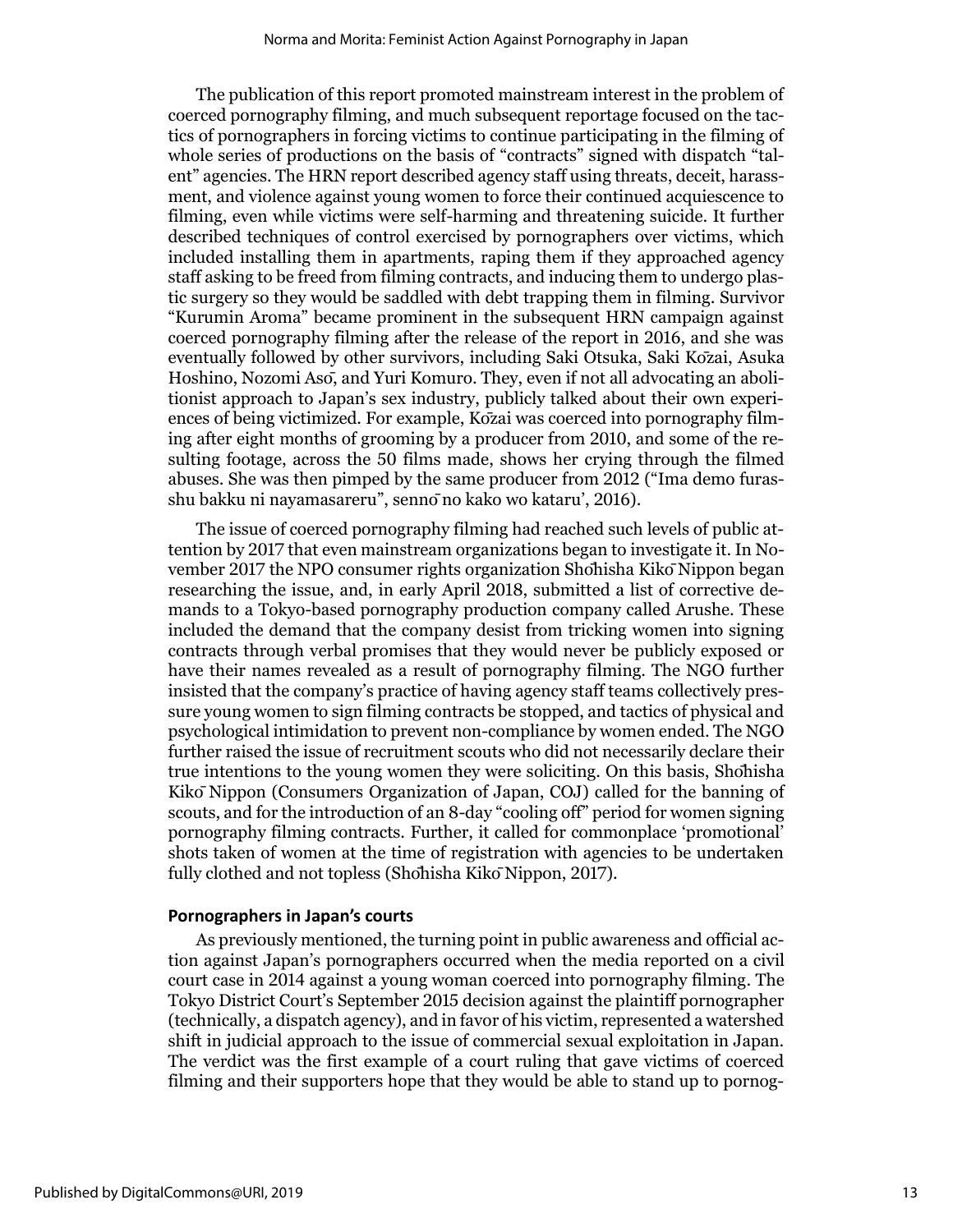raphy agencies in breaking filming agreements without incurring penalties for contract cancellation or suffering contractual obligations of specified performance of duties.

The defendant in the case had originally, as a high school student, been recruited by a scout at a train station on the ruse she would eventually be able to work in Japan's entertainment industry if she first did some modelling. Like many girls in Japan, she had dreamed of a life as an entertainer since she was young. After being taken back to the office of a "talent dispatch" agency, she ended up signing a lengthy contract she didn't fully read, and which wasn't explained to her. At that point she was still underage, so the contract did not specify any overt requirements of pornography filming. Nonetheless, she wasn't given a copy of it, and no co-signing of the contract by an adult guardian was sought or obtained. Afterwards she thought she had signed up for entertainment industry work, but the job assignments she received all involved wearing skimpy bathing costumes, posing in sexualized ways, and making sexualized gestures. Films of her in such circumstances were made and sold while she was still an adolescent. A short while later she told agency staff she no longer wanted to do the work, but this drew threats of the equivalent of US\$9,000 in breach-of-contract fees and the prospect of having her parents contacted. As a result, she continued the work, and a few more films were made of her. Once reaching 18 years of age, she was then coerced into pornography filming. Again, now as an adult, she expressed a desire to quit, but was again threatened by agency staff with breach-of-contract fees. Her later published comment in the media recalled that:

people in the porn industry were the smoothest talkers you could ever imagine, and practically brainwashed me through threats and through saying that appearing in pornography was good. And the fees for breaching my contract just went up and up every time I did a film. I was forced into filming in the end because I was pushed into thinking that I'd lose in a court case over breach of contract fees, and would end up being forced to pay them anyway (Poruno/kaishun mondai kenkyūkai, 2016, p. 5).

On the first day of filming she was sexually penetrated by multiple men on set. It was after this film that she was induced to sign a second contract that included provisions for pornography production. After being filmed a second time, she strongly protested to agency staff that she wanted to discontinue, but was threatened, this time with breach-of-contract fees totaling the equivalent of US\$90,000 (10 times the amount first mentioned when she was underage and wanting to leave the agency). These fees would be imposed, she was told, unless she appeared in another *nine* films.

In a state of despair and desperation, she found the PAPS website and emailed the organization. She met with PAPS/APP member Kazuna Kanajiri (who has since become a leading activist in Japan against coerced pornography filming) the next day and was accompanied to a police station to file a report. With assistance she telephoned the agency to declare she would no longer participate in filming. A producer then visited her house that evening and threatened her, even while police were present, and, astoundingly, the police agreed with the producer and proposed the situation be resolved through her performing in "just two more films." With the assistance of a lawyer (Kazuko Itō) introduced through PAPS, a cancellation of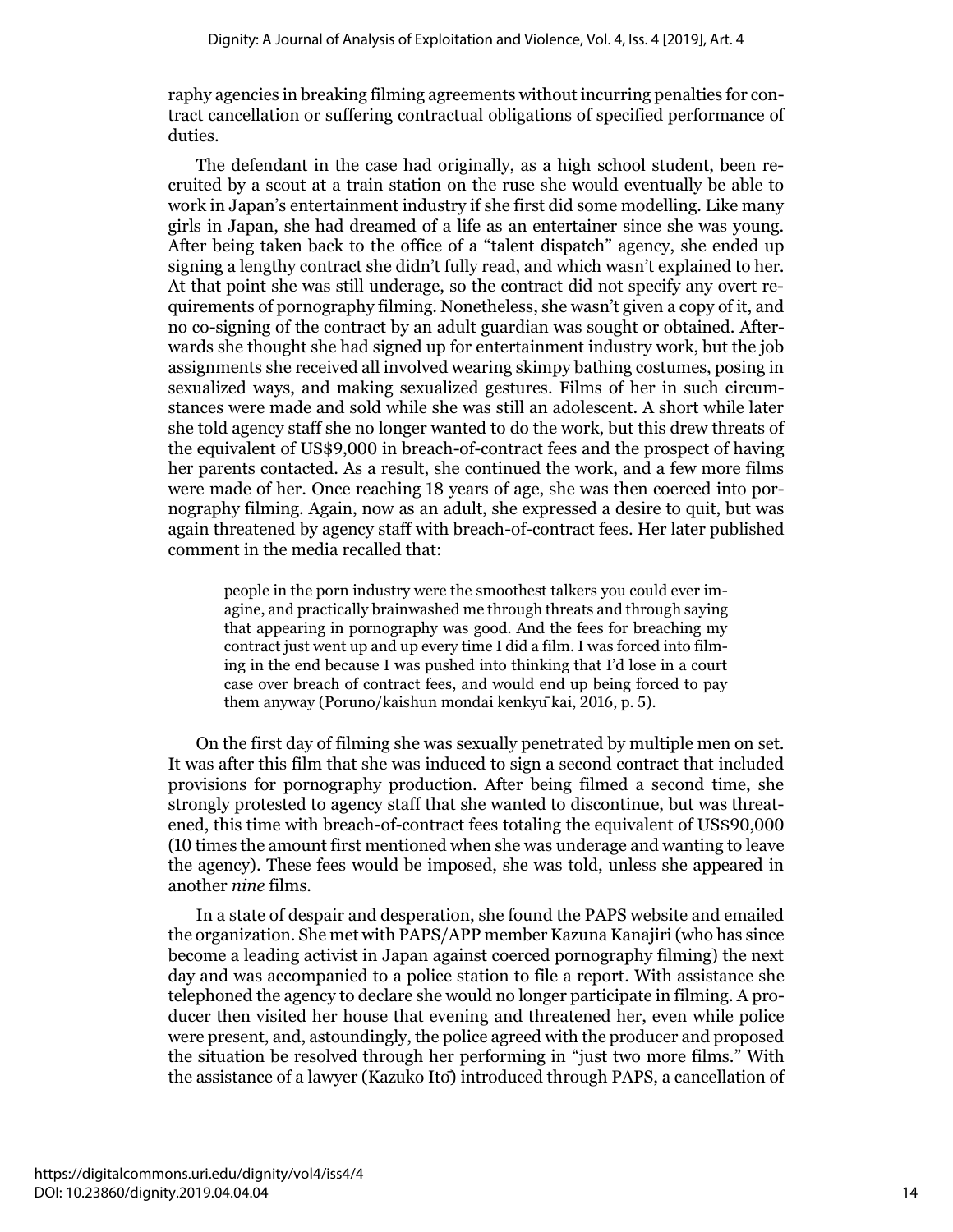contract letter was sent to the agency, but their astonishing response was to bring a civil suit against the victim for damages of roughly the equivalent of US\$223,000.

As mentioned, fortunately the Tokyo district court in September 2015 ruled against this claim, because the judge deemed the contract signed between the two parties not one of contracting for the services of an agency for representation in the entertainment industry but, rather, one in which the company wholly directed the defendant's work and sent her to filming locations, and so on. There existed no contract between parties of equal standing, in other words, but, rather, a contract between a dominant and a dependent person. Additionally, and importantly, the judge reminded the plaintiff of the fact that, when unavoidable grounds exist, contracts may be legally cancelled.

The 2015 judgement disallowed the enforcement of sex acts against an individual's will, even after signing contracts to appear in pornography that specify breach-of-contract penalties. The court endorsed the view that breach-of-contract fees for the non-performance of sexual acts constituted "unavoidable grounds" upon which an individual could legally and immediately cancel a contract. In adopting this view, the court refused to apply standard legal rules of commercial contract to pornography filming agreements. In other words, the court in practice rejected the "sex work" perspective that regards sexual acts in pornography and prostitution as forms of labor governed by contract (Poruno/kaishun mondai kenkyūkai, 2016).

By the time of the 2015 Tokyo district court case, APP members had long maintained that human sexuality comprises a core component of personhood, and therefore human dignity and autonomy needed to be protected on far stricter grounds than those governing other kinds of labor. Thus, in the case of commercial sexual activity, a person's right to decline participation in sexual acts needs to be strongly upheld (Morita, 2010e, pp. 51-52). The 2015 judgement echoed this view.

Three subsequent court cases further weakened the hand of pornographers in attempting to secure judicial backing for their commercial activities. The first was a June 2016 criminal judgement against a pornographer for violating Japan's labor-dispatch agency law (that is, the law governing the temp-labor industry). The former CEO of an agency called Mark Japan was arrested for violations of the law, and this was significant because Japanese pornography agencies routinely attempt to argue that the agreements signed with victims are not employment contracts but, instead are contracts for representational services as a talent agency (in other words, the contracts put them in the employ of the victim, not the other way around).

Following that case, in September 2017, the website manager of a company called Moemoe Style was fined the equivalent of US\$3000 and sentenced to three years in prison for crimes of coerced pornography filming against multiple victims, but this sentence was wholly suspended. Prosecutors appealed the sentence, and, on 20 October 2017, this time successfully achieved a custodial sentence for the man of two years and six months with a fine of roughly the equivalent of US\$2700. The Tokyo district court ruled, moreover, consistent with the 2015 case, that pornography filming contracts could not be enforced for specific (that is, sexual) performance, and no penalty fees could be imposed to secure such performance (NHK, 2018). In this case, more than 200 female victims, including high school students, had been recruited by the man via his website on the ruse they would become models. He then coerced them into pornography filming and made sure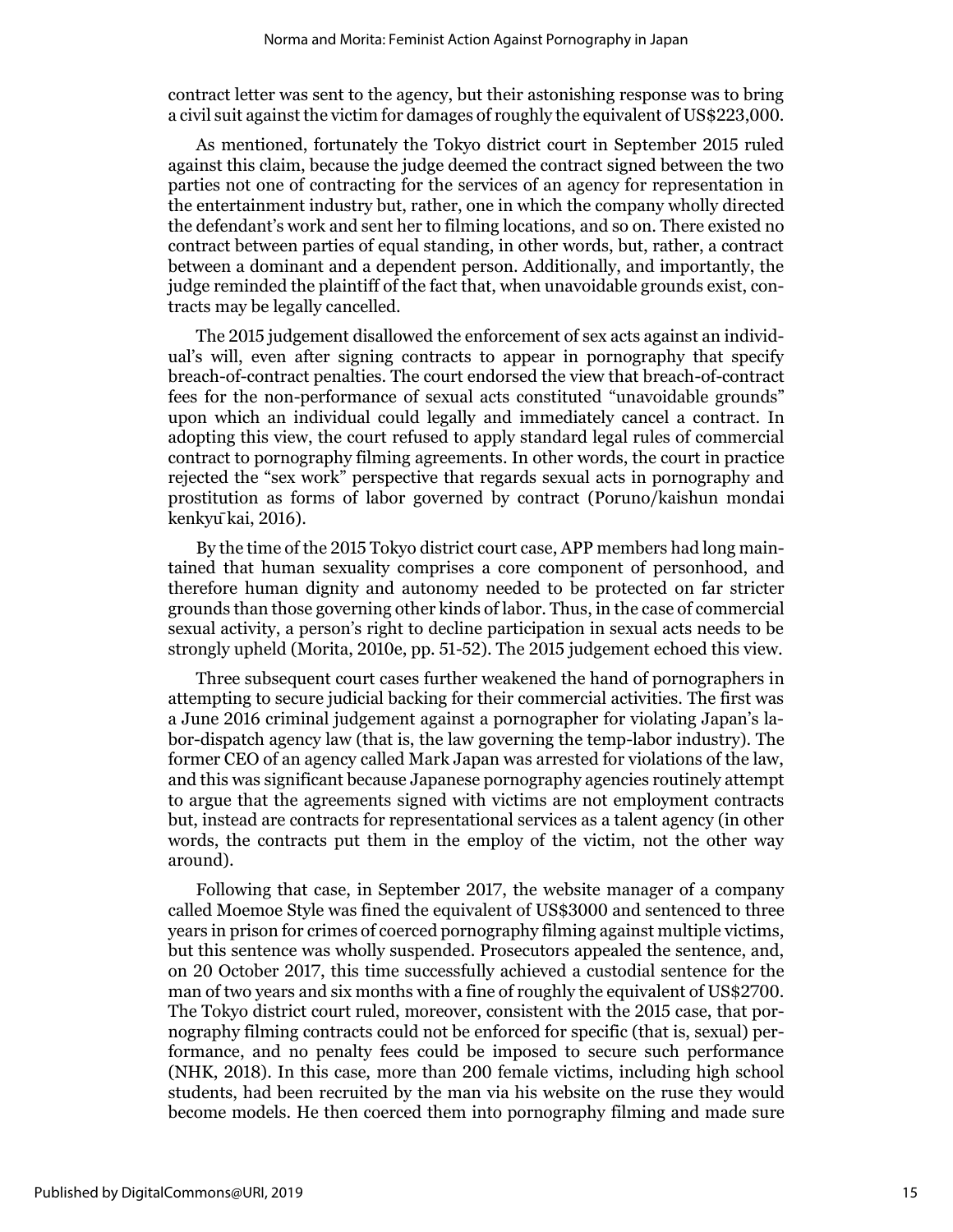they were filmed holding up personal identity papers in an effort to make their actions appear voluntary. He perpetrated these crimes over a five-year period during which time the business generated roughly US\$1.5 million in revenues.

Most recently, in December 2018, the Tokyo district court further found another pornographer guilty of breaches of Japan's Employment Security Act relating to the facilitation of harmful work activities and sentenced a 37-year-old man to 18 months' imprisonment, but suspended for four years (Takano, 2018). He had coerced a 19-year-old woman into pornography filming. The impact of the crime on her, unlike his suspended sentence, was lifelong: she quit her university degree in March 2016, soon after the incident occurred, and not even a year after enrolling in April 2015 ("Watashi ga AV shutsuen saserareru madeni okitakoto: hidosugiru kyōyō higai no jittai," 2016).

## **Government's new actions and the industry's response**

Acting on public outcry after the release of the HRN report in early 2016 and building on initiatives pursued by the Kōmeitōparty women's committee earlier in the decade against child pornography and pornographic manga products, Japan's ruling coalition party, in a cabinet-endorsed decision in 2016, declared coerced pornography filming a form of violence against women that needed to be prevented and eradicated. Towards this end it announced it would partner with local NGOs to assess the situation and support victim services. By this time the Japan Communist Party (JCP) was not obstructing but ardently endorsing efforts against the sex industry, which represented another small victory for the anti-pornography movement because, as mentioned, the JCP in 2010 had opposed even modest retail regulation of manga pornography. By March 2017, therefore, the government was able to convene a cross-party parliamentary committee that included delegates from all seven of Japan's ministries, as well as all political parties, chaired by Health, Labour and Welfare Minister Katsunobu Katō. The initiative was announced by chief cabinet secretary Yoshihide Suga who designated April a month of harm prevention in relation to both coerced pornography filming and JK businesses ("AV shutsuen kyōyōni seihu ga kinkyūtaisaku e, Suga kanbōchōkan, 'jūdai na jinken shingai'," 2017).

In May 2017 this parliamentary committee announced a raft of measures against the problem that would be implemented across a raft of ministries (including the Ministry of Education, Ministry of Home Affairs, the national police, the Ministry of Justice, and so on, and which would involve strengthened regulation, education, and outreach services. By the end of March, the Ministry of Justice had set up the website, "Is that contract legit?" to assist people involved in Japan's sex industry to understand their rights (Gender Equality Bureau Cabinet Office, 2017). The parliamentary committee, later in November 2017, sponsored a panel symposium in a break-out room of the Diet that gave a speaking platform to representatives of PAPS, HRN, and Lighthouse, as well as survivor leader Kurumin Aroma.

In April 2018 the Gender Equality Bureau Cabinet Office of Japan's national government sponsored a public event led by its director, the then-head of the Bureau, Seiko Noda (who was also Minister of Public Management, Home Affairs, Posts and Telecommunications at the time in the LDP ruling cabinet). She was accompanied by Japan's Minister of Health, Labour and Welfare Katōwithin whose department the Bureau was located, as well as the mayor of Shibuya district. Hold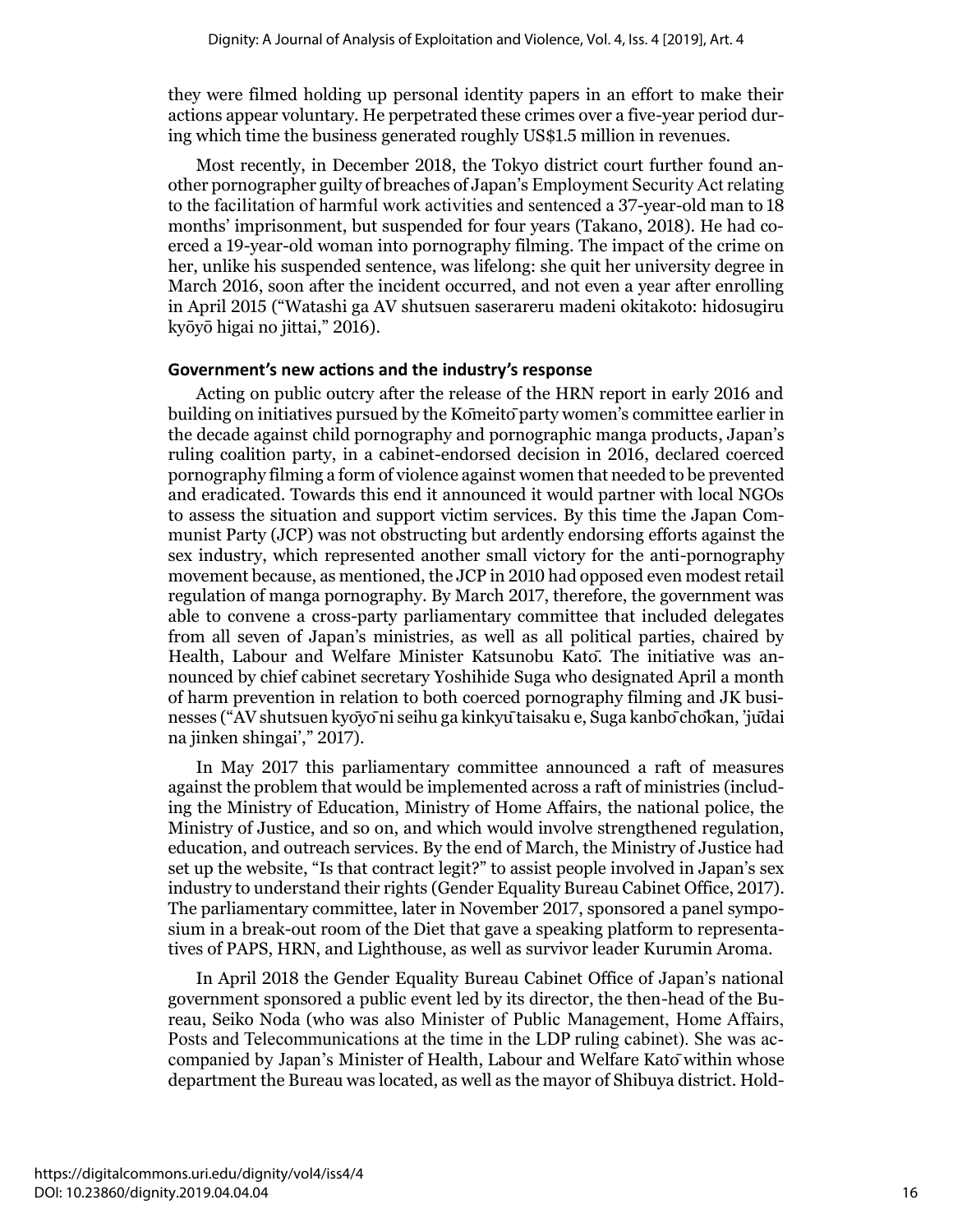ing a wide protest banner between them, the three officials, accompanied by survivor leader Kurumin Aroma, led a street-based rally against so-called "JK" businesses as well as coerced pornography filming. It was held in the main square of downtown Shibuya in Tokyo, and the officials were joined at the front of the rally by Lighthouse Director Shihoko Fujiwara, and Yumeno Nitō, the head of the streetbased outreach organization Colabo. Their rallying cry was "Let's get rid of it! All sexual exploitation of young women." Around 130 participants joined the event, and mainstream media outlets covered the story ("AV shutsuen kyōyō: Shibuya de konzetsu uttaeru kyanpēn: higaisha 'minna mo hitogoto dewa nai,"' 2018).

Japan's sex industry reacted to new government and public pressure through spokespeople connected to its industry association, obscurely named the "Alliance for the Promotion of Intellectual Property." These publicists acknowledged that the industry's former system of self-regulation had not been adequate and committed themselves to taking urgent steps to improve its business practices and promoting industry renewal. Specifically, the industry would commit to 22 action items, including "greater respect of personal autonomy." The Alliance in August 2016 was served with a list of demands for industry reform by Human Rights Now, which included the demand that penetration no longer take place in pornography production (given the requirement for the mosaic blurring of genitals in pornography already legislated in Japan, HRN argued that penetration could be mimicked, as it had been in domestically produced pornography in previous decades) (Takano, 2018). Unsurprisingly, this suggestion received no response from the Alliance. Further, in 2017 as the problem of coerced pornography filming continued to hold public and government attention, a second sex industry-sponsored "independent" body emerged, this time to promote "ethics" in the industry as an independent "human rights" advisory committee with members comprising lawyers and academics. It is called the AV jinken rinri kikō, or, in English on its website, the AV Human Rights Ethics Organization.

#### **Conclusion**

The "butterfly" political effects of efforts in Japan since the late 1990s against the sex industry are astounding for the context in which they occurred—Japan is Asia's pornography industry hub. There remains, of course, much to be done—the focus of the Japanese government and its agencies continues to be on "coercion" in the sex industry as a source of harm, rather than sexual exploitation itself as requiring eradication to minimize harm. Overturning this misogynistic view—that women can be used in the manufacture of pornography while still having their human rights upheld—is the long-term challenge still facing abolitionists. They face this challenge, however, in large part thanks to the early work of the APP, wellsupported by a body of empirical research showing the harms of pornography for filming victims, as well as for women and girls, and men and boys, widely in Japanese society.

For abolitionists abroad, this example of unexpected success against the sex industry in an unlikely place usefully shows outcomes arising from empirical research in terms of later development of direct-outreach groups, and then the subsequent emergence of survivors who collaborate with these groups in campaigning. The crucial role of survivor leadership in public awareness-raising, and in later influencing government, is also clear from the example described here. The butterfly political effects of early APP efforts in creating a body of empirical research and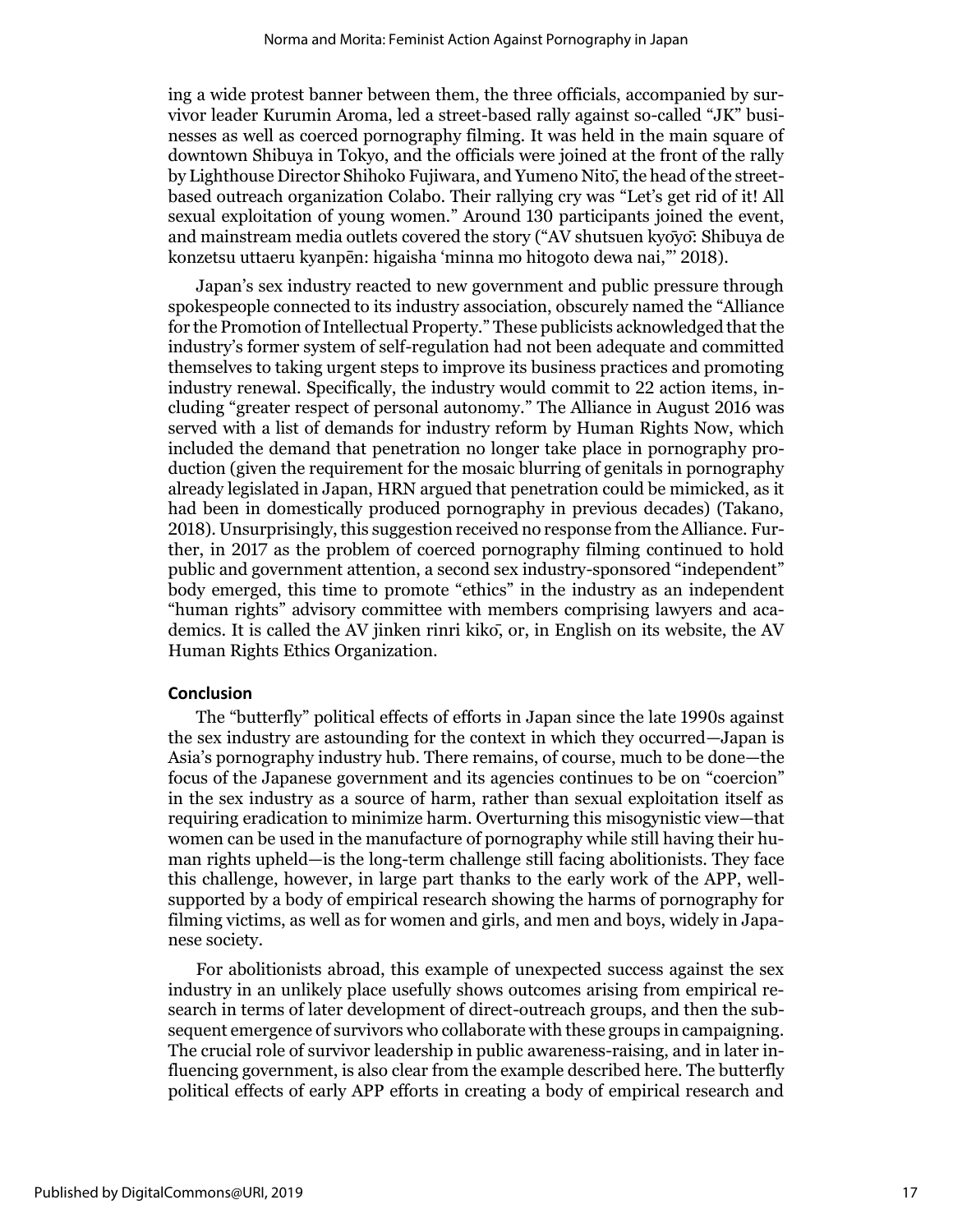theoretical critique of the sex industry continue to cause ripples in current-day Japan. As of mid-2019, PAPS and its collaborating groups are cultivating support among parliamentarians of all parties for the tabling of a bill drafted by the groups themselves that heavily curtails the commercial activities of pornographers in the country. This law, if eventually successful, is likely to represent the world's firstever piece of stand-alone legislation addressing pornography as an industry of harm and of human rights violation. If one day enacted in Japan, it will stand as legal tribute to Catharine MacKinnon and Andrea Dworkin whose work in the 1980s was the inspiration for early efforts of APP members that produced, as MacKinnon theorized 20 years later, a butterfly political phenomenon that can be recognized as Japan's main contribution to the contemporary worldwide #MeToo movement.

# **ACKNOWLEDGMENTS**

The authors acknowledge and thank members of the Anti-Pornography and Prostitution Research Group (APP) and the Organization for Pornography and Sexual Exploitation Survivors (PAPS). *Dignity* thanks the following people for the time and expertise to review this article: Heather Brunskell-Evans, Visiting Research Fellow, Kings College, London; Rebecca Whisnant, Associate Professor and Director of Women's and Gender Studies Program, University of Dayton, Ohio; and Mary Anne Layden, Director of Education, Center for Cognitive Therapy, Department of Psychiatry, University of Pennsylvania.

# **AUTHOR BIOGRAPHIES**

**Caroline Norma** lectures at the Royal Melbourne Institute of Technology (RMIT) in Melbourne, Australia. She is a member of the Coalition Against Trafficking in Women-Australia (CATWA).

**Seiya Morita** lectures at the Kokugakuin University in Toyko, Japan. He is a member of the Anti-Pornography and Prostitution Research Group (APP).

# **RECOMMENDED CITATION**

Norma, Caroline and Seiya Morita. (2019). Feminist action against pornography in Japan: Unexpected success in an unlikely place. *Dignity: A Journal of Sexual Exploitation and Violence*. Vol. 4, Issue 4, Article 4. *<https://doi.org/10.23860/dignity.2019.04.04.04>* Available at [http://digitalcommons.uri.edu/dignity/vol4/iss4/4.](http://digitalcommons.uri.edu/dignity/vol4/iss4/4)

# **REFERENCES**

- "131"JK business" operators recognized in Japan," *Jiji Press English News Service*, 27 March 2018.
- Adelstein, Jake & Kubo, Angela Erika (2014), "Japan's kiddie porn empire: bye-bye?," *Daily Beast*, 3 June[, https://www.thedailybeast.com/japans-kiddie-porn](https://www.thedailybeast.com/japans-kiddie-porn-empire-bye-bye)[empire-bye-bye](https://www.thedailybeast.com/japans-kiddie-porn-empire-bye-bye)
- Alpeyev, Pavel (2017), "Billionaire porn king reinvents himself as Japan's startup guru," *Bloomberg*, 24 August, [https://www.bloomberg.com/news/articles/2017-08-](https://www.bloomberg.com/news/articles/2017-08-23/billionaire-porn-king-reinvents-himself-as-japan-s-startup-guru) [23/billionaire-porn-king-reinvents-himself-as-japan-s-startup-guru](https://www.bloomberg.com/news/articles/2017-08-23/billionaire-porn-king-reinvents-himself-as-japan-s-startup-guru)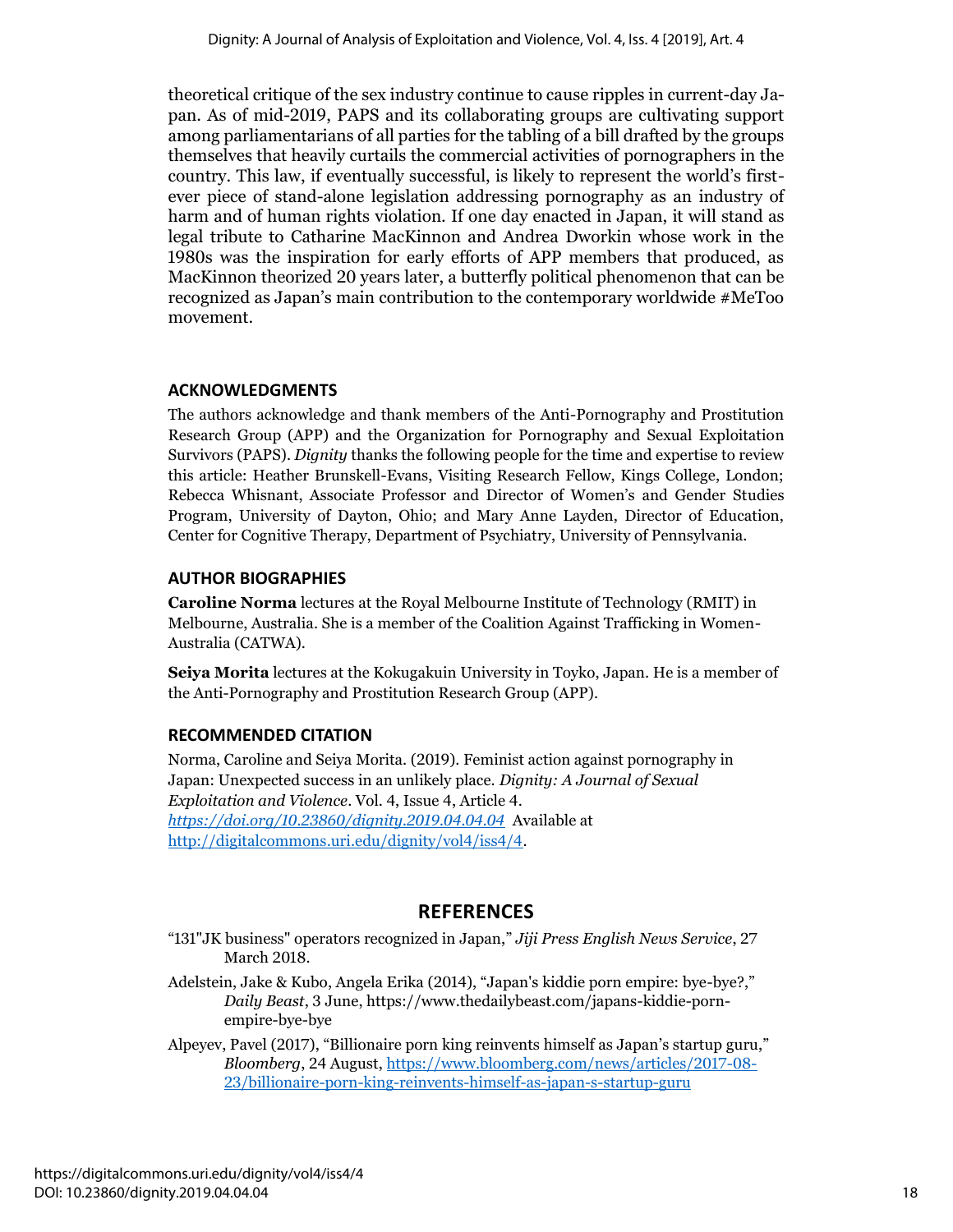- "AV shutsuen kyōyōni seihu ga kinkyūtaisaku e, Suga kanbōchōkan, "jūdai na jinken shingai"" [Japanese government takes emergency measures against coerced AV filming, Suga chief cabinet secretary said "this is a serious human rights violation"]," 21 March 2017, *Huffington Post Japan*, [https://www.huffingtonpost.jp/2017/03/21/av-extortion\\_n\\_15510798.html](https://www.huffingtonpost.jp/2017/03/21/av-extortion_n_15510798.html) [in Japanese].
- "AV shutsuen kyōyō: Shibuya de konzetsu uttaeru kyanpēn: higaisha "minna mo hitogoto dewa nai" [Campaigning in Shibuya against coerced pornography filming: victims say, "it's not someone else's problem"]," *Oricon News*, 20 April 2018, <https://www.oricon.co.jp/article/444198/> [in Japanese].
- Borowiec, Steven (2016), "A woman's slaying in Seoul's Gangnam district stirs emotions in South Korea," *Los Angeles Times*, 21 May, [https://www.latimes.com/world/asia/la-fg-south-korea-woman-killed-](https://www.latimes.com/world/asia/la-fg-south-korea-woman-killed-20160521-snap-story.html)[20160521-snap-story.html](https://www.latimes.com/world/asia/la-fg-south-korea-woman-killed-20160521-snap-story.html)
- Cho, Hannah (2016), "Sora.net: when online conspiracies become a reality," *Columbia Journal of Transnational Law*, February 15[, http://jtl.columbia.edu/sora-net](http://jtl.columbia.edu/sora-net-when-online-conspiracies-become-a-reality/)[when-online-conspiracies-become-a-reality/](http://jtl.columbia.edu/sora-net-when-online-conspiracies-become-a-reality/)
- Dooley, Stacey (2017), "Young sex for sale in Japan," *BBC Three and Stacey Dooley Investigates*[, https://www.bbc.co.uk/programmes/p04t0h2b](https://www.bbc.co.uk/programmes/p04t0h2b)
- Farley, Melissa (2018), "#MeToo must include prostitution," *Dignity: A Journal on Sexual Exploitation and Violence*, Vol. 3, No. 1, <https://doi.org/10.23860/dignity.2018.03.01.09>
- Gender Equality Bureau Cabinet Office (2017), "Sono keiyaku daijōbu?" ["Is that contract legit?"], [http://www.gender.go.jp/policy/no\\_violence/avjk/index.html](http://www.gender.go.jp/policy/no_violence/avjk/index.html) [in Japanese].
- Hirayama, Maki (2019), "Developments in information technology and the sexual depression of Japanese youth since 2000," *International Journal of the Sociology of Leisure*, Vol. 2, Issue 1–2, pp. 95-119, <https://doi.org/10.1007/s41978-019-00034-2>
- Human Rights Now (2016), Poruno to adaruto sangyōga umidasu josei/shōjo ni taisuru jinken shingai chōsa hōkokusho [Research report into human rights violations against women/girls through pornography and the adult video industry], [http://hrn.or.jp/wpHN/wp](http://hrn.or.jp/wpHN/wp-content/uploads/2016/03/c5389134140c669e3ff6ec9004e4933a.pdf)[content/uploads/2016/03/c5389134140c669e3ff6ec9004e4933a.pdf](http://hrn.or.jp/wpHN/wp-content/uploads/2016/03/c5389134140c669e3ff6ec9004e4933a.pdf) [in Japanese].
- "Jidōporuno DVD kounyūno utagai yaku 870-nin wo shorui sōken [Briefs sent to prosecutors for 870 people suspected of buying child pornography DVDs]," *Sankei News*, 11 December 2018, <https://www.sankei.com/affairs/amp/181211/afr1812110034-a.html> [in Japanese].
- "Kōzai Saki-san: ""Ima demo furasshu bakku ni nayamasareru", sennōno kako wo kataru ["I still have flashbacks," Saki Kōzai talks about her hellish past]," 27 August 2016, https://www.bengo4.com/c $23/n$  5044/ [in Japanese].
- Kuk, Jihye, Park, Hyejung & Norma, Caroline (2018), "Radical feminism paves the way for a resurgent South Korean women's movement," 7 November, *Feminist Current*[, https://www.feministcurrent.com/2018/11/07/radical-feminism-paves](https://www.feministcurrent.com/2018/11/07/radical-feminism-paves-way-resurgent-south-korean-womens-movement/)[way-resurgent-south-korean-womens-movement/](https://www.feministcurrent.com/2018/11/07/radical-feminism-paves-way-resurgent-south-korean-womens-movement/)
- Kuroki, Kazuma & Iwahashi, Yusuke (2017), "Tokyo's new "JK" ordinance takes aim at schoolgirl exploitation," *Japan Times*, 6 July, [https://www.japantimes.co.jp/news/2017/07/06/national/crime-legal/tokyos](https://www.japantimes.co.jp/news/2017/07/06/national/crime-legal/tokyos-new-jk-ordinance-takes-aim-schoolgirl-exploitation/)[new-jk-ordinance-takes-aim-schoolgirl-exploitation/](https://www.japantimes.co.jp/news/2017/07/06/national/crime-legal/tokyos-new-jk-ordinance-takes-aim-schoolgirl-exploitation/)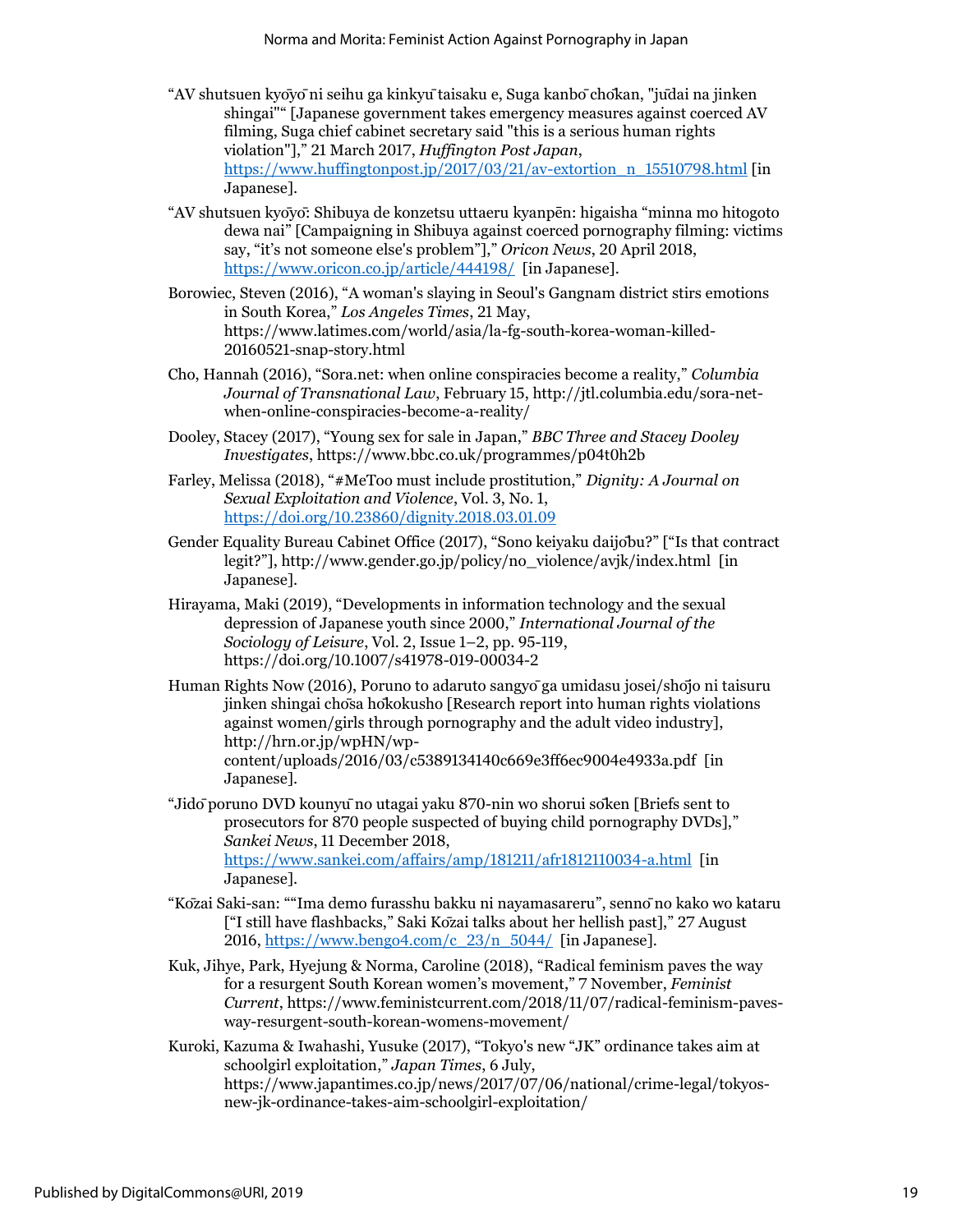- MacKinnon, Catharine & Dworkin, Andrea (1988), *Pornography and civil rights: a new day for women's equality,* Organizing Against Pornography, Minneapolis.
- MacKinnon, Catharine & Dworkin, Andrea (1998), *In harm's way: the pornography civil rights hearings*, Cambridge, MA: Harvard University Press.
- MacKinnon, Catharine (2017), *Butterfly politics*, Cambridge, MA, The Belknap Press of Harvard University Press.
- MacKinnon, Catharine (2019), "Preface to the paperback edition," pp. ix-xxxi, *Butterfly politics: changing the world for women*, Cambridge, MA, The Belknap Press of Harvard University Press.
- Mishima, Azusa (2019), "Journalist Shiori Ito gets help with fight for damages over alleged rape," 12 April, *The Asahi Shimbun*, <http://www.asahi.com/ajw/articles/AJ201904120054.html>
- *Miyake, Ky*o*ko (2017), Tokyo idols*, *BBC4.*
- Miyamoto, Setsuko (2016), *AV shutsuen o kyōyōsareta kanojotachi* [*They were coerced in pornography filming*], Tokyo: Chikuma Shobō, 2016 [in Japanese].
- Morita, Seiya (1999), "Senji no sei-bōryoku, heiji no sei-bōryoku [Sexual violence in wartime, sexual violence in peacetime]," *Yuibutsuron-KenkyūNenshi* [*Annual Materialism Studies*], Vol. 4, Tokyo: Aoki Shoten, pp.113-140 [in Japanese].
- Morita, Seiya (2000), "Porunogurafi to reipu [Pornography and rape: Morgan, Steinem, Dworkin, and MacKinnon]," *APP Journal: Ronbun/shiryō-shū*, Vol. 1 [in Japanese].
- Morita, Seiya (2002), "Nihon ni okeru josei no jinken to poruno/baibaishun mondai [Women's human rights and the problem of pornography and prostitution in Japan]," *APP Journal: Ronbun/shiryō-shū*, Vol. 3, pp. 1-17 [in Japanese].
- Morita, Seiya (2004), "Pornography, prostitution, and women's human rights in Japan," in Rebecca [Whisnant and Christine S](https://en.wikipedia.org/wiki/Rebecca_Whisnant)tark eds., *Not for sale: feminists resisting prostitution and pornography,* North Melbourne, Spinifex Press, pp. 64-84.
- Morita, Seiya (2009), Rironsha mondai to porunogurafi no seiji-gaku [The Rironsha problem and the politics of pornography], *APP Journal: Ronbun/shiryō-shū*, Vol. 9, pp. 1-17 [in Japanese].
- Morita, Seiya (2010a), "Harms of pornography and freedom of expression," *Anti-Pornography and Prostitution Research Group*, [http://www.app](http://www.app-jp.org/modules/about/index.php?content_id=18)[jp.org/modules/about/index.php?content\\_id=18](http://www.app-jp.org/modules/about/index.php?content_id=18)
- Morita, Seiya (2010b), "Poruno higai eno hōteki apurōchi wo meguru sho-sōten [Several points of dispute on legal approaches to porn-harms]," *APP Journal: Ronbun/shiryō-shū*, Vol. 10, pp. 8-17 [in Japanese].
- Morita, Seiya (2010c), "Tokyo-to seishōnen kenzen ikusei jōrei kaisei an wo dou miru bekika [Understanding the amendments to the Tokyo *Youth Protection Law*]," *APP Journal: Ronbun/shiryō-shū*, Vol. 10, pp. 18-26 [in Japanese].
- Morita, Seiya (2010d), "'Kikan Sekushuariti" mondai to sekkusu waaku-ron [The problem of *Quarterly Sexuality* and sex work theory]," *APP Journal: Ronbun/shiryō-shū*, Vol. 10, pp. 72-110 [in Japanese].
- Morita, Seiya (2010e), "Poruno higai towa donoyōna monoka? [What are porn-harms?]" in PAPS (ed.), *Shōgen: gendai no sei-bōryoku to poruno higai* [Evidence from the field: present day sexual violence and harms of pornography], Tokyo: Tokyoto-shakaifukushi-kyōgikai, pp. 40-67 [in Japanese].
- Morita, Seiya (2011), "Poruno higai to hyōgen no jiyū[Harms of pornography and freedom of expression]," *APP Journal: Ronbun/shiryō-shū*, special issue, pp. 3- 17 [in Japanese].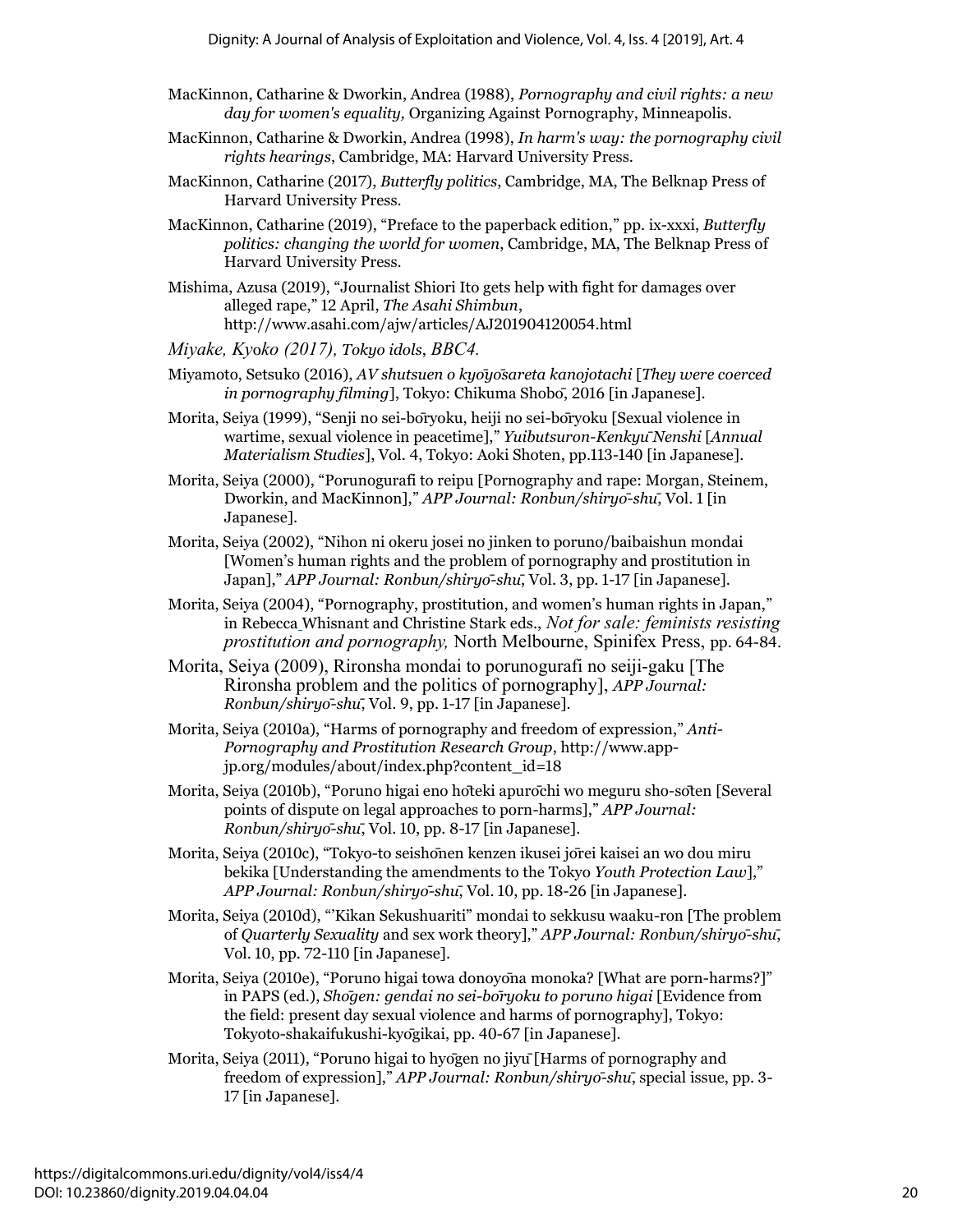- Morita, Seiya (2012), "Porunografi to sei-higai: hyōgen no jiyū-ron no saikōn ni mukete [Pornography and its sexual harms: towards a reconsideration of the free speech doctrine]," in Tamie Kainō, at al eds., *Kōza jendā to hō*[*Gender and the Law Series*], Vol. 3, Nihon Kajo Shuppan, pp. 201-216 [in Japanese].
- Morita, Seiya (2014), trans. Caroline Norma, "On racial discrimination and gender discrimination in Japan: the gap separating the Zaitokukai march and the Aida Makoto exhibition," *The Asia-Pacific Journal: Japan Focus*, Vol.11, Issue. 22, No. 3, 2 June, http://apjjf.org/2014/11/22/Morita-Seiya/4123/article.html
- Morita, Seiya (2014-2015), "Poruno to sei-bōryoku higai [Pornography and the harms of sexual violence, parts I, II and III]," *Vaurakku Tsūshin*, Nos. 6-8 [in Japanese].
- Morita, Seiya (2016), "Dansei shinwa, porunogurafi, sei-bōryoku [Masculine myths, pornography, and sexual violence]," *APP Journal: Ronbun/shiryō-shū*, Vol. 11, pp. 19-35 [in Japanese].
- Morita, Seiya (2017), trans. Caroline Norma, "Overcoming double erasure: Japanese "comfort women", nationalism and trafficking," *The Asia-Pacific Journal: Japan Focus*, Vol. 15, Issue 21, No. 3, 1 November, <https://apjjf.org/2017/21/Morita.html>
- Morita, Seiya (2019), "Baibaishun to sekkusu wāku-ron [Prostitution and sex work theory: A critique],"<https://www.academia.edu/40573693/> [in Japanese].
- Nakasatomi, Hiroshi (2004), "The significance of MacKinnon-Dworkin anti-pornography civil rights ordinance and the issues in Japan," *Gyōsei Shakai Ronshū*, Vol. 16, No. 3, pp. 39-62[, https://www.lib.fukushima](https://www.lib.fukushima-u.ac.jp/repo/repository/fukuro/R000000980/2-323.pdf)[u.ac.jp/repo/repository/fukuro/R000000980/2-323.pdf](https://www.lib.fukushima-u.ac.jp/repo/repository/fukuro/R000000980/2-323.pdf)
- Nakasatomi, Hiroshi (2007a), *Porunogurafi to sei-bōryoku* [*Pornography and sexual violence*], Tokyo: Akashi-shoten [in Japanese].
- Nakasatomi, Hiroshi (2007b), "Dai 2-kai "tōsatsu taisaku ni kan suru ankēto" chōsa kekka to bunseki [The second round of questionnaires about measures against spy-cam filming: results and analysis]," *APP Jounal: Ronbun/shiryō-shū*, Vol. 7, pp. 43-48 [in Japanese].
- Nakasatomi, Hiroshi (2008), "Sekkusu wāku-ron: jendā kenkyūeno bakkurasshu [Sex work theory: a backlash to gender studies]," *APP Journal: Ronbun/shiryō-shū*, Vol. 8 [in Japanese].
- Nakasatomi, Hiroshi (2009), "Sekkusu wāku, seiteki-jikokettei-ken, jinkaku-ken [Sex work, sexual self-determination rights, and personal dignity rights]," *APP Journal: Ronbun/shiryō-shū*, Vol. 9, pp. 60-70 [in Japanese].
- Nakasatomi, Hiroshi (2010a), "Sei-fūzoku sangyōno jinken shingaisei, [Sex industry violations of human rights]," *APP Journal: Ronbun/shiryō-shū*, Vol. 10, pp. 61- 68 [in Japanese].
- Nakasatomi, Hiroshi (2010b), "Sei-bōryoku toshite no porunogurafi [Pornography as sexual violence]" in PAPS (ed.), Shōgen: gendai no sei-bōryoku to poruno higai [Evidence from the field: present day sexual violence and harms of pornography], Tokyo: Tokyoto-shakaifukushi-kyōgikai, pp. 22-39 [in Japanese].
- Nakasatomi, Hiroshi (2016), "Sei-baibai kisei hōno kokusaiteki dōkō: Hokuōmoderu no kanōsei, [The international situation relating the regulation of the sex trade: prospects for the Nordic Model]," *APP Journal: Ronbun/shiryō-shū*, Vol. 11, pp. 63-76 [in Japanese].
- Nakasatomi, Hiroshi (2019), "Sei no baibai o meguru kenri to hō[On rights and laws relating to the sex trade]," in Yamamoto, Hajime at al (eds.), *Kenpōno fuhen-sei to rekishi-sei [The universal and historical character of Japan"s Constitution]*, Tokyo: Nihon-hyōron-sha, 2019, pp. 281-309 [in Japanese].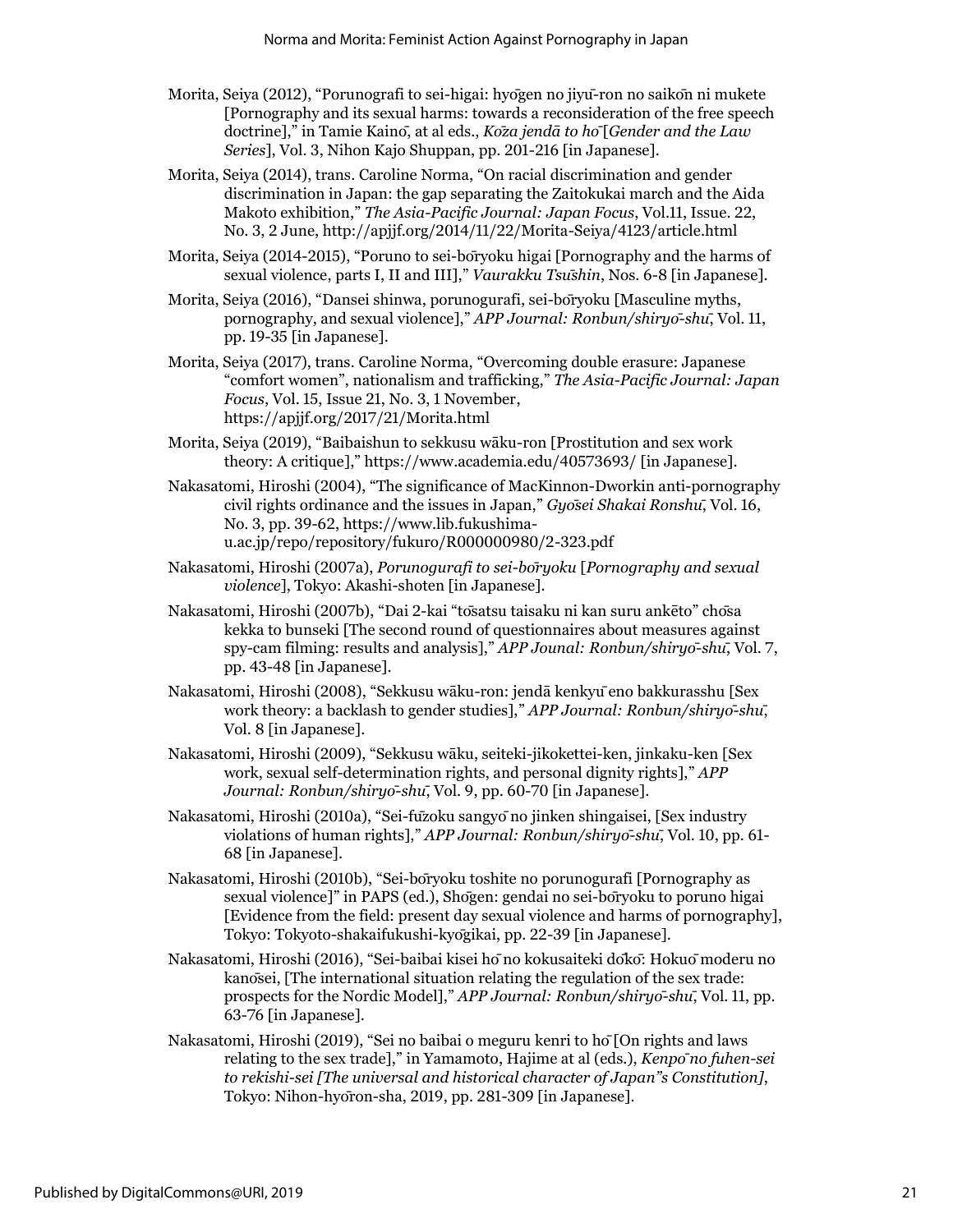- NHK (2018), "Watashi wa AV shutsuen wo kyōyō sareta: "futsū" no ko ga nerawareta [A "normal" girl was targeted: I was coerced into pornography filming]," *Kurōzuappu Gendai*, 19 October [in Japanese].
- Nihei, Yumiko (2004), "Kōhan bōchōki: keizokuteki poruno shichōto renzoku gōkan [Observing the court case of a serial rapist: the close relationship between watching rape pornography and perpetrating serial rapes]," *APP Journal: Ronbun/shiryō-shū*, Vol. 5, pp. 46-58 [in Japanese].
- Norma, Caroline (2012), "Challenging pornography in Japan: the Anti-Pornography and Prostitution Research Group (APP)," in Abigail Bray and Melinda Tankard Reist (eds), *Big porn inc: exposing the harms of the global pornography industry*, Melbourne: Spinifex Press, pp. 288-290.
- Norma, Caroline (2019), "Japanese women remain marooned in a patriarchal paradise," *Feminist Current*, 1 October, https://www.feministcurrent.com/2019/10/01/japanese-women-remainmarooned-in-a-patriarchal-paradise/
- PAPS (Poruno higai to sei-bōryoku wo kangaeru kai) (2010), *Shōgen: gendai no seibōryoku to poruno higai [Evidence from the field: present day sexual violence and harms of pornography]*, Tokyo: Tokyoto-shakaifukushi-kyōgikai [in Japanese].
- PAPS, *Mori Bijutsukan mondai to sei-bōryoku hyōgen* [*The Mori Art Museum problem and sexual violent expression*], Tokyo: Fuma Shobō, 2013 [in Japanese].
- "Police step up probe of Burning Sun club," 21 March 2019, *The Straits Times*, https://www.straitstimes.com/lifestyle/police-step-up-probe-of-burning-sunclub
- Poruno/kaishun mondai kenkyūkai (2000), *APP Journal: Ronbun/shiryō-shū*, Vol. 1 [in Japanese].
- Poruno/kaishun mondai kenkyūkai (2001), "Eizōto bōryoku [Film footage and violence]," *APP Journal: Ronbun/shiryō-shū*, Vol. 2 [in Japanese].
- Poruno/kaishun mondai kenkyūkai (2002), *APP Journal: Ronbun/shiryō-shū*, Vol. 3 [in Japanese].
- Poruno/kaishun mondai kenkyūkai (2003), "Poruno higai no jittai to bunseki [The reality and its analysis of the harms of pornography]," *APP Journal: Ronbun/shiryō-shū*, Vol. 4 [in Japanese].
- Poruno/kaishun mondai kenkyūkai (2004), *APP Journal: Ronbun/shiryō-shū*, Vol. 5 [in Japanese].
- Poruno/kaishun mondai kenkyūkai (2005), "Poruno higai toshiteno tōsatsu [Spy-cam as a porn-harm]," *APP Journal: Ronbun/shiryō-shū*, Vol. 6 [in Japanese].
- Poruno/kaishun mondai kenkyūkai (2007a), "Porunogurafi to sei kōdōni kan suru ishiki chōsa no kekka to hōkoku [Results of the survey on "pornography and sexual behaviour"]," *APP Journal: Ronbun/shiryō-shū*, Vol. 7, pp. 1-34 [in Japanese].
- Poruno/kaishun mondai kenkyūkai (2007b), "Raitā Miyanaga Sakura-san ni AV satsuei no genba o kiku [Interview with a pornography review magazine writer about a torture-pornography film set]," *APP Journal: Ronbun/shiryō-shū*, Vol. 7, pp. 65- 86 [in Japanese].
- Poruno/kaishun mondai kenkyūkai (2007c), "Kodomotachi wo torimaku porunogurafi to sei-bōryoku [Pornography and sexual violence surrounding children in Japan]," *APP Journal: Ronbun/shiryō-shū*, Vol. 7, pp. 87-102 [in Japanese].
- Poruno/kaishun mondai kenkyūkai (2008), "Moto purodakushon manejā rin-san ni kiku [Interview with an ex-employee of a pornography production company]," *APP Journal: Ronbun/shiryō-shū*, Vol. 8, pp. 83-94 [in Japanese].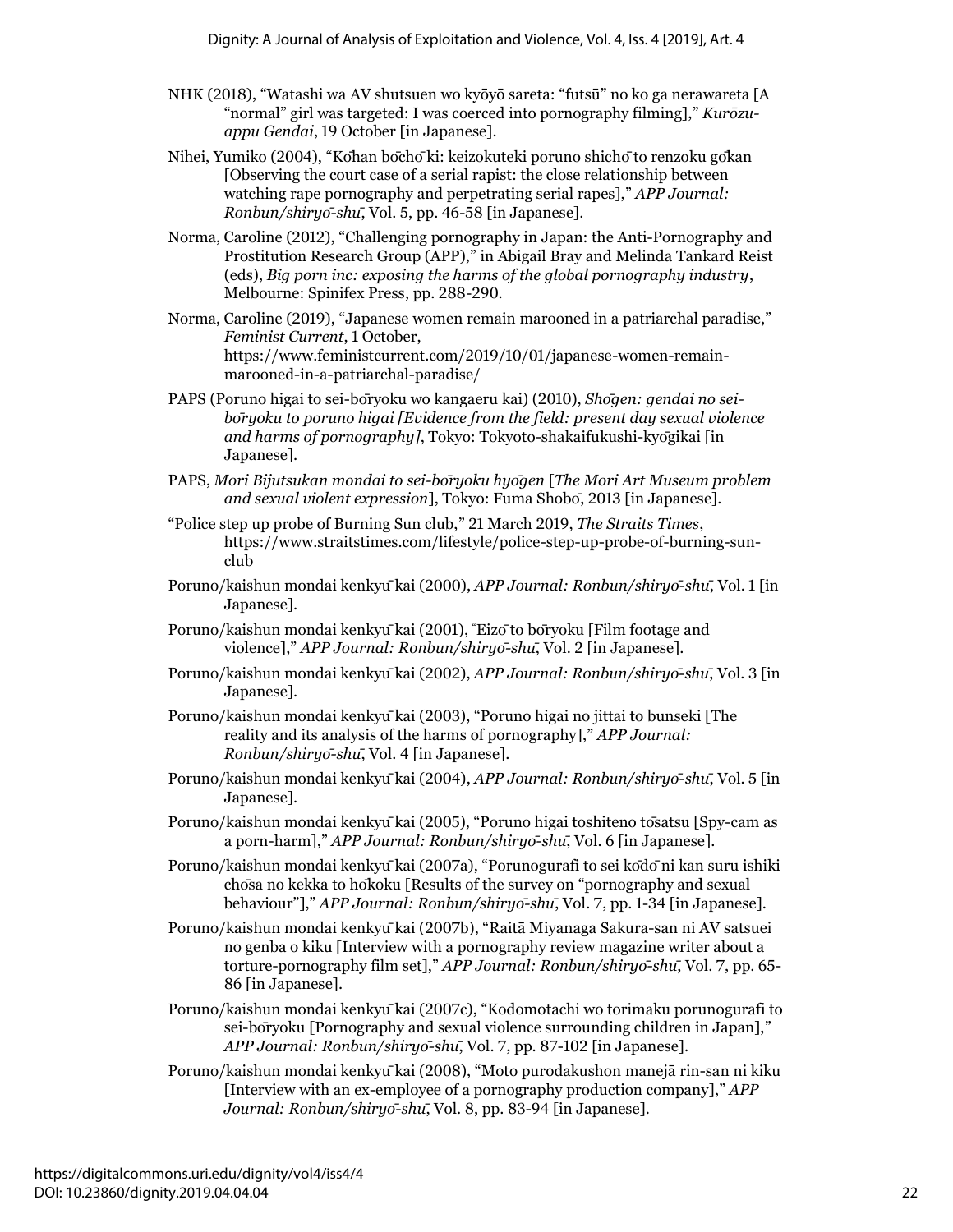- Poruno/kaishun mondai kenkyūkai (2009), *APP Journal: Ronbun/shiryō-shū*, Vol. 9 [in Japanese].
- Poruno/kaishun mondai kenkyūkai (2016), "Poruno higai no sōdan/shien katsudōno hiyakuteki hatten [The exponential development of supporting activity for victims of pornography]," *APP Journal: Ronbun/shiryō-shū*, Vol. 11, pp. 4-8 [in Japanese].
- Poruno/kaishun mondai kenkyūkai (2019), *APP Journal: Ronbun/shiryō-shū*, Vol. 12 [in Japanese].
- "Sebun to Rōson, seijin hanbai teishi e, hachigatsu madeni [Seven-Eleven and Lawson announce they will stop selling adult magazines by August]," *Nihon Keizai Shimbun*, 21 January 2019, https://t.co/zWnmSm8DHt [in Japanese]."Seiteki na jiga dori ni bassoku: ken jōrei kaisei e (Kumamoto-ken) [Banning naked selfies: amending the prefecture ordinance]," *Nishi Nippon Shimbun*, morning edition, 23 November 2018,

https://www.nishinippon.co.jp/nnp/kumamoto/article/467757/ [in Japanese].

- Shōhisha KikōNippon (Consumers Organization of Japan) (2017), "AV jinken rinri kikō ni taishite adaruto bideo shutsuen keiyaku ni kansuru ikensho wo teishutsu shimashita [We submitted a statement about contracts for adult video filming to the Adult Video Human Rights Ethics Organization]," 12 December, [http://www.coj.gr.jp/iken/topic\\_171212\\_01.html](http://www.coj.gr.jp/iken/topic_171212_01.html) [in Japanese].
- "Shōjo tachi wa naze "kawareta" noka: jidōkaishun no higai uttaeru kikakuten 12-gatsu 1- 2-nichi ni Chiba de [Why were these girls bought by men?: An exhibition against child prostitution will be held on December first and second in Chiba]," *Tokyo Shimbun*, 30 November 2018 [in Japanese].
- Sugita, Satoshi (1999), *Danken shugi teki sekushuaritii: poruno baibaishun yōgoron hihan* [*Patriarchal sexuality: a critique of pro-prostitution and propornography arguments*], Tokyo: Aoki Shoten [in Japanese].
- Takano, Shingo (2018), "AV kyōyō mondai no saiban: bōchō tsuzuketa moto yūmei joyū "kuni kanyō ga hitsuyō kamo" no shin"i [Coerced pornography filming court case: the former pornography star who sat in the court gallery: I think the government needs to intervene]," 27 December, *withnews*, [https://withnews.jp/article/f0181226002qq000000000000000W05s10101qq00](https://withnews.jp/article/f0181226002qq000000000000000W05s10101qq000018547A) [0018547A](https://withnews.jp/article/f0181226002qq000000000000000W05s10101qq000018547A) [in Japanese].
- United States Department of State (2018), *2018 Trafficking in Persons Report: Japan*, https://www.refworld.org/docid/5b3e0b0da.html
- Watanabe, Mayuko (2017), 'An analysis of the Japanese viewpoint on regulatory policy of virtual child pornography,' 14th International Telecommunications Society (ITS) Asia-Pacific Regional Conference: 'Mapping ICT into Transformation for the Next Information Society', Kyoto, Japan, 24-27 June, International Telecommunications Society (ITS), Kyoto, <https://www.econstor.eu/bitstream/10419/168547/1/Watanabe.pdf>
- "Watashi ga AV shutsuen saserareru madeni okitakoto: hidosugiru kyōyō higai no jittai," [What my life was like leading up to being coerced into pornography filming: the reality of the heinous harms of coercion] *withnews*, 24 June 2016, https://withnews.jp/article/f0160624003qq000000000000000G00110101qq000 013591A?ref=kijiunder [in Japanese].
- Yamamoto, Yukino (2007), 'Tōsatsu kanren sureddo kara mierumono [What we know from online threads of spy-cam filming websites],' *APP Journal: Robun/shiryō shū*, Vol. 7, pp. 49-53 [in Japanese].